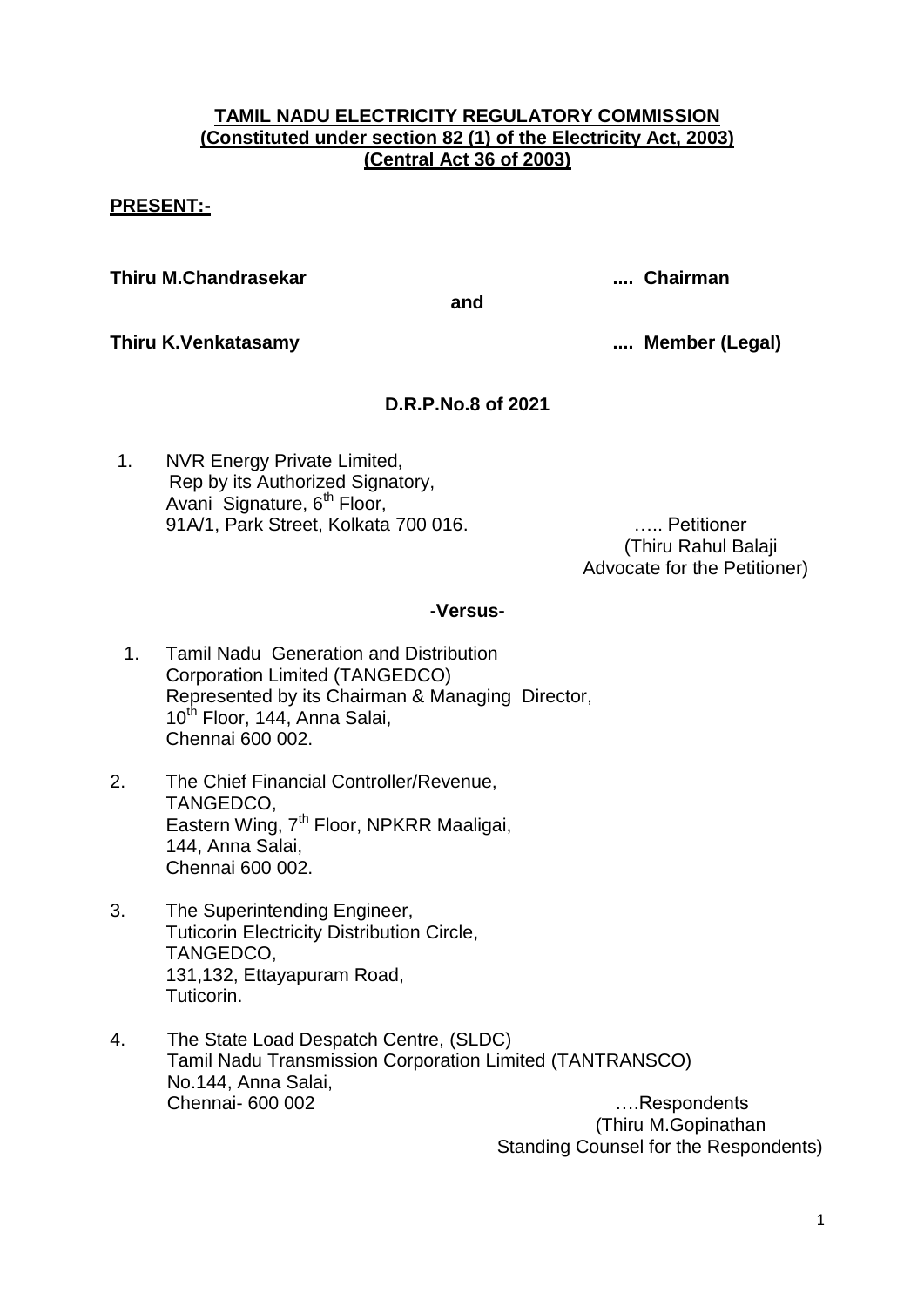## **Dates of hearing : 24-08-2021; 28-09-2021; 12-10-2021; 16-11-2021; 07-12-2021; 04-01-2022; 25-01-2022; 08-02-2022; 01-03-2022; 08-03-2022 and 15-03-2022**

#### **Date of order : 05-04-2022**

The D.R.P.No. 8 of 2021 came up for final hearing on 15.03.2022. The Commission, upon perusal of the petition and connected records and after hearing the submissions of the petitioner hereby makes the following order:-

#### **ORDER**

#### **1. Prayer of the Petitioner in D.R.P no. 8 of 2021:-**

The prayer of the petitioner in this D.R.P. No.8 of 2021 is to -

- (i) set out the methodology and manner of implementing Clauses *5(c)* and 7(c) of the PPA for the purposes of billing and accounting for energy drawal and further declare that the petitioner being the net exporter of energy the energy consumed is to be adjusted with the energy exported during the respective billing month and the methodology adopted of imposing excess negative energy charge upon the petitioner's Solar Power Plant is erroneous;
- (ii) Consequently direct the Respondent No. 1 and 3 to modify the JMR Statements for the period October 2019 till April 2021 and such further periods until disposal of the petition such that the calculation of negative energy charges is made therein on monthly billing period basis as per the PPA instead of time slot basis and refund any sums collected from the petitioner by adopting such methodology including payments against the supplementary bills aggregating to Rs. *22,96,755/-,* that have been collected by the Respondents till date; and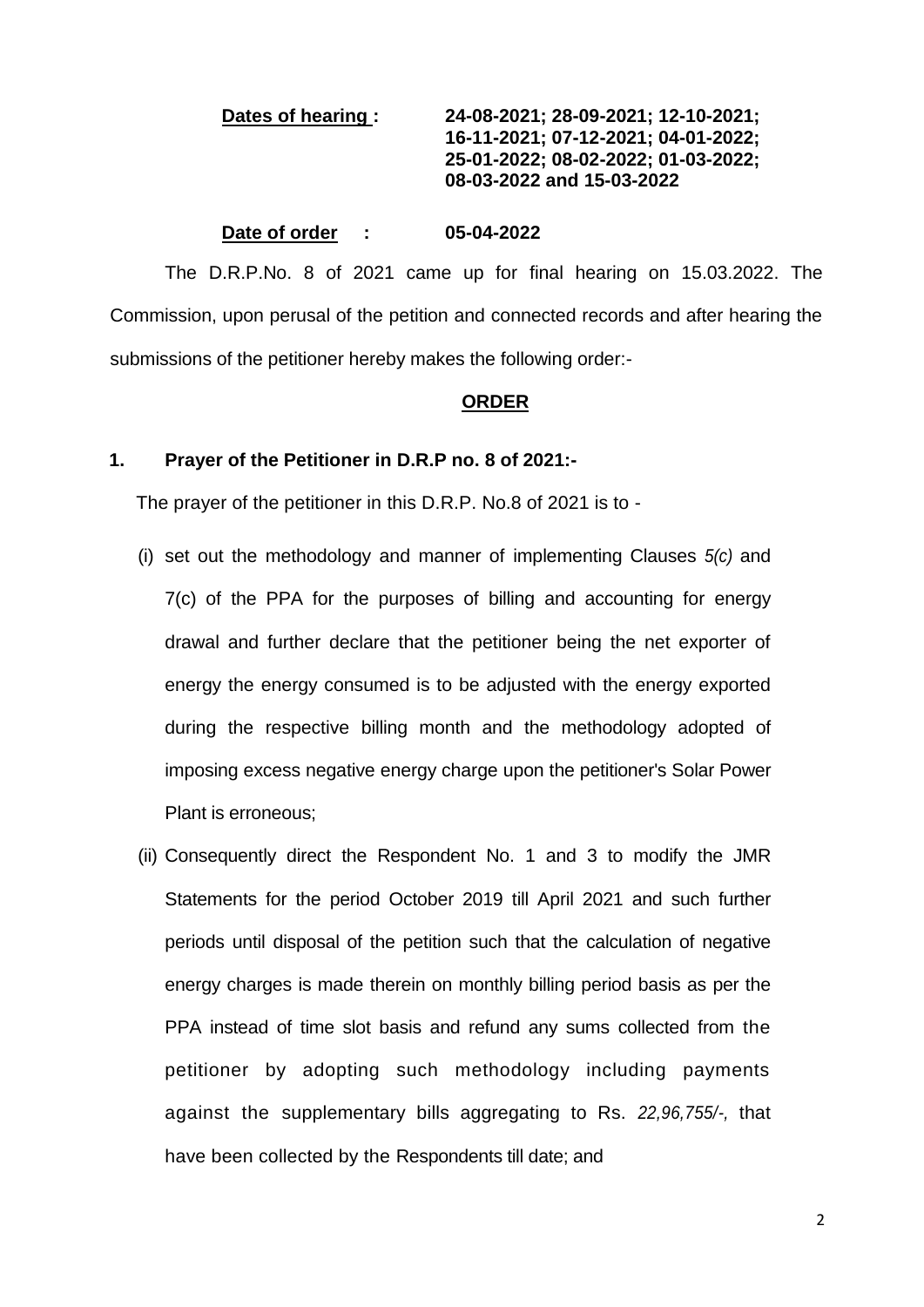(iii) direct immediate issuance of a Letter of Credit in terms of Clause 7 of the PPA dated 26.9.2017;

### **2. Facts of the case:-**

The petitioner, M/s.NVR Energy Private Limited, is awarded with Letter of Intent by the TANGEDCO under Tender No.1 / 2017-18 for the sale of power generated from the petitioner's Solar Power Plant located in Tuticorin District, Tamil Nadu. The PPA signed between the parties to supply 100 MW at the rate of Rs.3.47 per unit. The petitioner is supplying power to the Respondent TANGEDCO from the date of COD i.e., on 24.09.2019. Though the petitioner is being paid for its export energy, the import energy of the plant is charged by the Respondent on slot to slot to basis at the tariff specified under the Commission's Tariff Order No.9 of 2020 dated 16-10-2020; this negative energy charges levied by the 3<sup>rd</sup> Respondent SE/Tuticorin EDC for the period from October 2019 to April 2021 is challenged by the petitioner for a direction to refund the amount of Rs.22,96,755 deducted from the Power generation bills and to adjust the import energy as per the provisions stipulated under the Power Purchase Agreement.

### **3. Contentions of the petitioner:-**

3.1. The Petitioner is engaged in the business of generation of renewable energy and has been operating a 100 MW solar power project located at Tuticorin District, in the State of Tamil Nadu. The details of the solar power project of the Petitioner in the State of Tamil Nadu are as under:

| <b>Project Location</b>                                                                                 | Capacity | Date of<br>commissioning |
|---------------------------------------------------------------------------------------------------------|----------|--------------------------|
| Village<br>- Pannikulam, Thenampatti<br>&<br>Therkumailodai, Tehsil - Kayathar, District -<br>Tuticorin | 100 MW   | 24-09-2019               |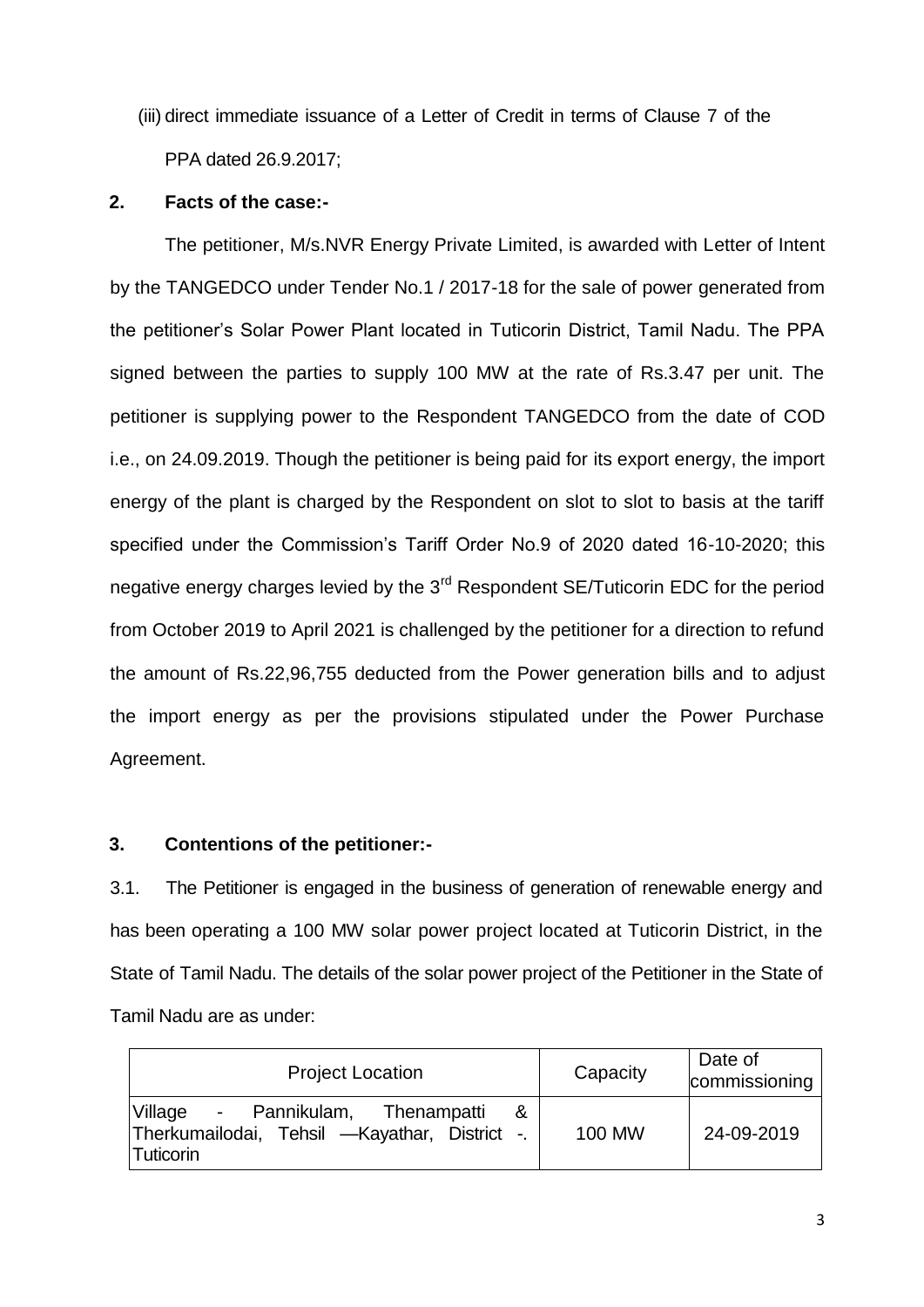3.2. The petitioner is a successful bidder under Tender Specification No: CE/NCES/OT No.1/2017-18 issued by the 1st Respondent and has been awarded Letter of Intent (LOI) for setting up of 100 MW solar power project vide LoI Ref. No: CE/NCES/SE/SOLAR/EE /SCB/AEE3/F. M/s. NYR Energy Pvt. Ltd./D.773/17 dated 29-08-2017.

3.3. Pursuant to the issuance of LoI, the petitioner had executed the Power Purchase Agreement ("PPA") with 1<sup>st</sup> Respondent TANGEDCO on 26.09.2017, wherein the 1st Respondent TANGEDCO had agreed to buy power from the Petitioner at Rs. 3.47 per unit, for a period of 25 years from the Commercial Operation Date i.e., from 24-09-2019.

3.4. The present petition is being filed by the petitioner seeking adjustment of energy consumed by the Petitioner at its HTSC No. 079494700403/ Non-REC against the energy injected into the grid by the Petitioner from its 100 MW solar power plant located at Villages - Pannikulam, Thenampatti & Therkumailodai, Tehsil –Kayathar, Tuticorin District, Tamil Nadu, pursuant to the aforesaid PPA.

3.5. In due compliance of all the terms and conditions stipulated in the LOI and PPA dated 26.09.2017 and that all charges such as Net Metering charges, Reactive Power Charges, Meter Reading Charges, etc have been duly remitted to TANGEDCO by way of adjustment against the amount receivable from TANGEDCO against export of power from the 100 MW Solar Project of the Petitioner, as mentioned in the monthly Joint Meter Reading ('JMR').

3.6. As per the terms of the PPA, the Respondent TANGEDCO is required to pay the energy charges due and payable to the Petitioner within 60 days from the date of receipt of the bill and to also provide LC. The same is provided for under clause 7 of the PPA as follows: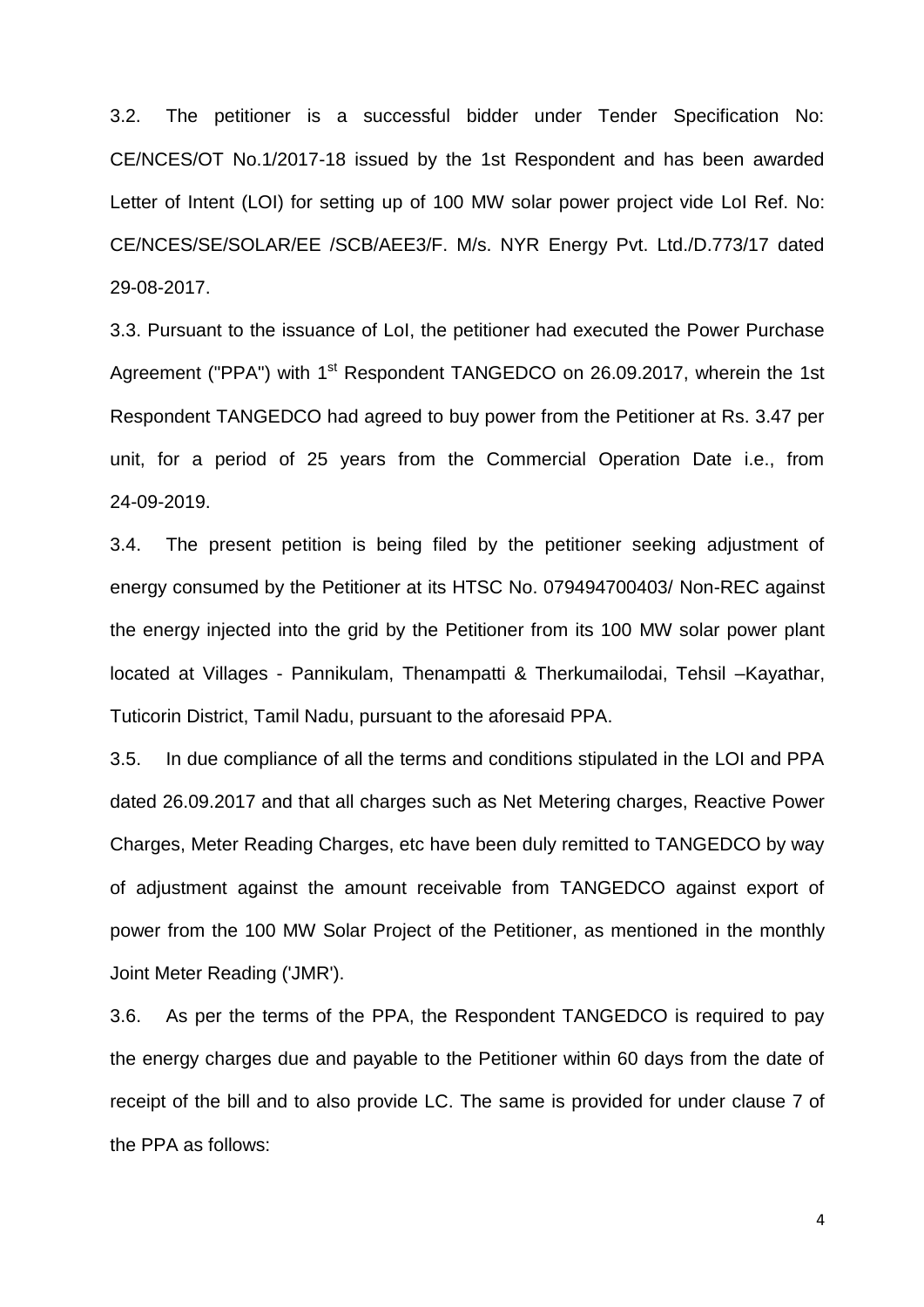*"7. Billing and Payment.'*

- a. The due date for payment of energy bill will be 60 days from the date of receipt (excluding the date of receipt) of bill in complete from the generator. The Distribution Licensee shall provide unconditional revolving and irrevocable LC which shall be drawn upon the SPGs.
- b. The Distribution Licensees shall provide LC from public sector/scheduled commercial bank. The payment shall be made on 60<sup>th</sup> day from the date of receipt of passed bill (Invoice) at LC opener's bank If the 60<sup>th</sup> day (due date) happens to be a holiday for Distribution Licensee and/or Banks, then payment will be made on the next working day. All expenses relating to LC viz. Opening Charges, Maintenance Charges, Negotiation Charges and renewal charges are to the account of SPGs. The revolving LC shall have a term of 12 months and validity of the LC shall be renewed year after year and remains valid upto expiry of the agreement and the amount shall also be renewed for an amount equal to 105% of the average of monthly billing of preceding 12 months.
- c. The Distribution Licensee wherever necessary shall raise a bill at the end of a billing period of one month for the power drawn by the SPG in excess over the exported power and the SPG shall make payment to the Distribution Licensee at HT temporary supply tariff within the time stipulated to the HT consumers in the Commission's Supply Code, 2004 as amended from time to time."

3.7. As stated above, the Respondent TANGEDCO is supposed to open a Letter of Credit ('LC') which has not been done as on date. The Petitioner has issued a letter and email dated 28.04.2021 to the Respondent No. 1, requesting for issuance of the LC. The Commission may therefore exercise its regulatory powers and direct compliance with such PPA term. The petitioner submits that the regular delay in receipt of payment from the Respondent No. 1 and non-opening of LC by the Respondent no. 1 results in adversely impacting the petitioner to service the loans, for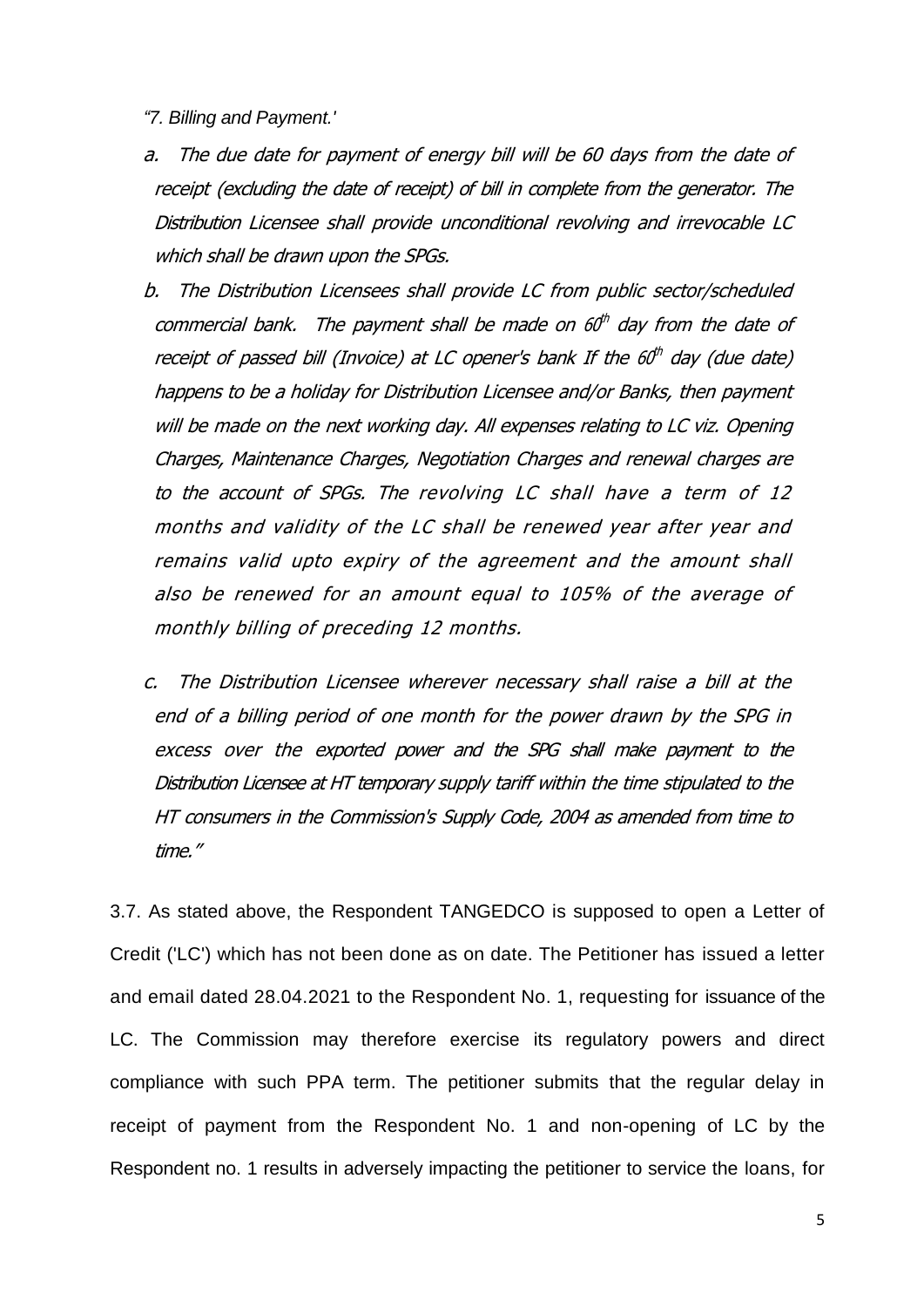which the petitioner continues to suffer financial loss, thus impacting the financial viability and sustainability of the project. The details of overdue invoices raised by the Petitioner against Net Energy Export Charges upon the Respondents is as under:-

Charges receivable against Export of Power for the billing period of November, 2020 to April, 2021, and which are due for payment to us as below:

| S.<br>No.      | <b>Billing Period</b> | <b>Supply Invoice No</b> | <b>Invoice</b><br><b>Date</b> | <b>Due Date</b> | <b>Supply</b><br><b>Invoice</b><br>Value (INR) |
|----------------|-----------------------|--------------------------|-------------------------------|-----------------|------------------------------------------------|
| 1              | November, 2020        | NEPL/15/N0V2020          | 04-12-2020                    | 06-02-2021      | 2,52,79,466                                    |
| $\overline{2}$ | December, 2020        | NEPL/17/DEC2020          | 04-01-2021                    | 08-03-2021      | 2,23,94,278                                    |
| 3              | January, 2021         | NEPL/19/JAN2021          | 03-02-2021                    | 07-04-2021      | 3,23,21,488                                    |
| 4              | February, 2021        | NEPL/21/FEB2021          | 03-03-2021                    | 04-05-2021      | 4,48,82,632                                    |
| 5              | <b>March, 2021</b>    | NEPL/23/MAR2021          | 03-04-2021                    | 05-06-2021      | 4,77,69,192                                    |
| 6              | <b>April, 2021</b>    | NEPL/0I/APR2122          | 04-05-2021                    | 04-07-2021      | 4, 10, 73, 368                                 |
|                |                       |                          | Total                         |                 | 21,37,20,424                                   |

- 1. **Another aspect of the PPA that is pertinent to the instant dispute is with reference to clause 1(a) and clause 5 (c) in the PPA, which reads as follows:** 
	- "1. Definitions
	- 7. "Billing Period" means the time period between the date of meter reading in a particular month and the corresponding reading in the immediately succeeding month and month shall mean a month reckoned in a British Calendar.
	- 5 . Tariff and Other charges:
	- (C) Start up Power Charges:

The drawal of energy by the SPG from the distribution Licensee shall be adjusted against the exported energy for every billing period. In case, drawal of power is in excess over the exported power in a billing month, such excess drawal shall be billed, as per Commission's Tariff Order in force."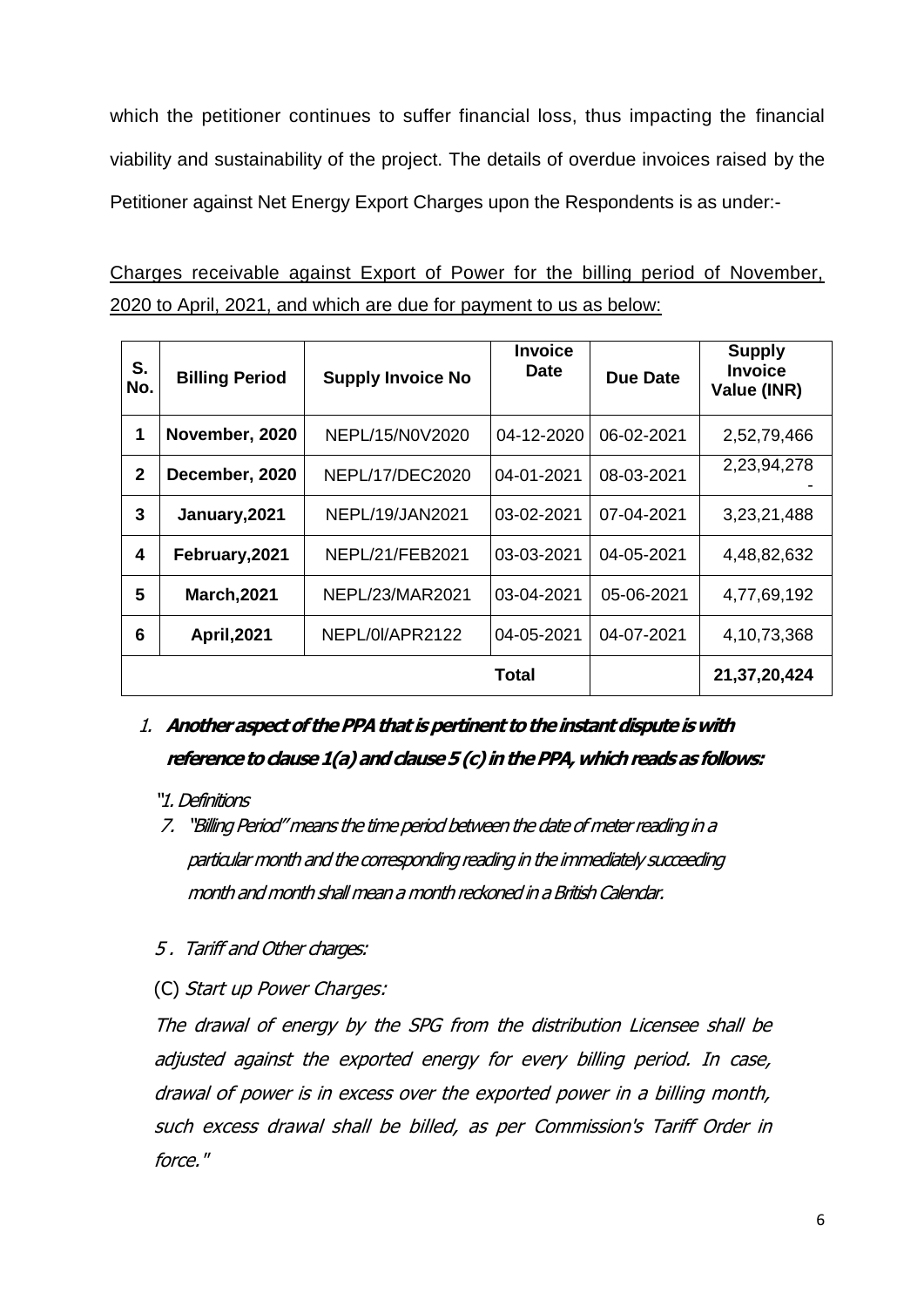3.8. A joint reading of the above clauses makes it amply clear that the energy consumed by the Petitioner during a Billing Period i.e., a calendar month, shall be completely adjusted/set off against the energy injected into the Grid by the Petitioner's 100 MW Solar Power Plant during that Billing Period and the Petitioner can be charged by TANGEDCO for its energy consumption as per Commission's Tariff Order in force, only when the energy consumed by the Petitioner during a Billing Period exceeds the total energy injected into the grid by the Petitioner's 100 MW solar power plant during that Billing Period.

3.9. Further, the billing period in vogue is the monthly billing period, as specifically stated in clause 5(c) read with clause 7(c) of the PPA, which states that the TANGEDCO is to raise a bill for energy consumption at the end of every month, for the excess power drawn by the Petitioner in excess of the power injected by the Petitioner during a monthly billing cycle.

3.10. In spite of the clear language of the PPA as extracted above, the Petitioner has been denied the complete adjustment as contemplated in the PPA since October, 2019 onwards. The Petitioner has been in receipt of 'negative energy charges' meaning, charges for excess consumption of energy, from the Respondent No. 1 through Joint Meter Reading Statement ("JMR Statement"), without adjusting the same against the energy exported by the Petitioner on monthly basis in terms of the PPA. The Respondent No.3 issued monthly JMR Statements for the period October 2019 till April 2021 wherein the negative energy charges has been calculated on time slot basis instead of monthly basis.

3.11. The energy consumed by the petitioner, in any given month *I* billing period, is much lesser than the energy exported by the petitioner to the Respondents and as such the question of excess energy consumed in a billing period does not arise at all in case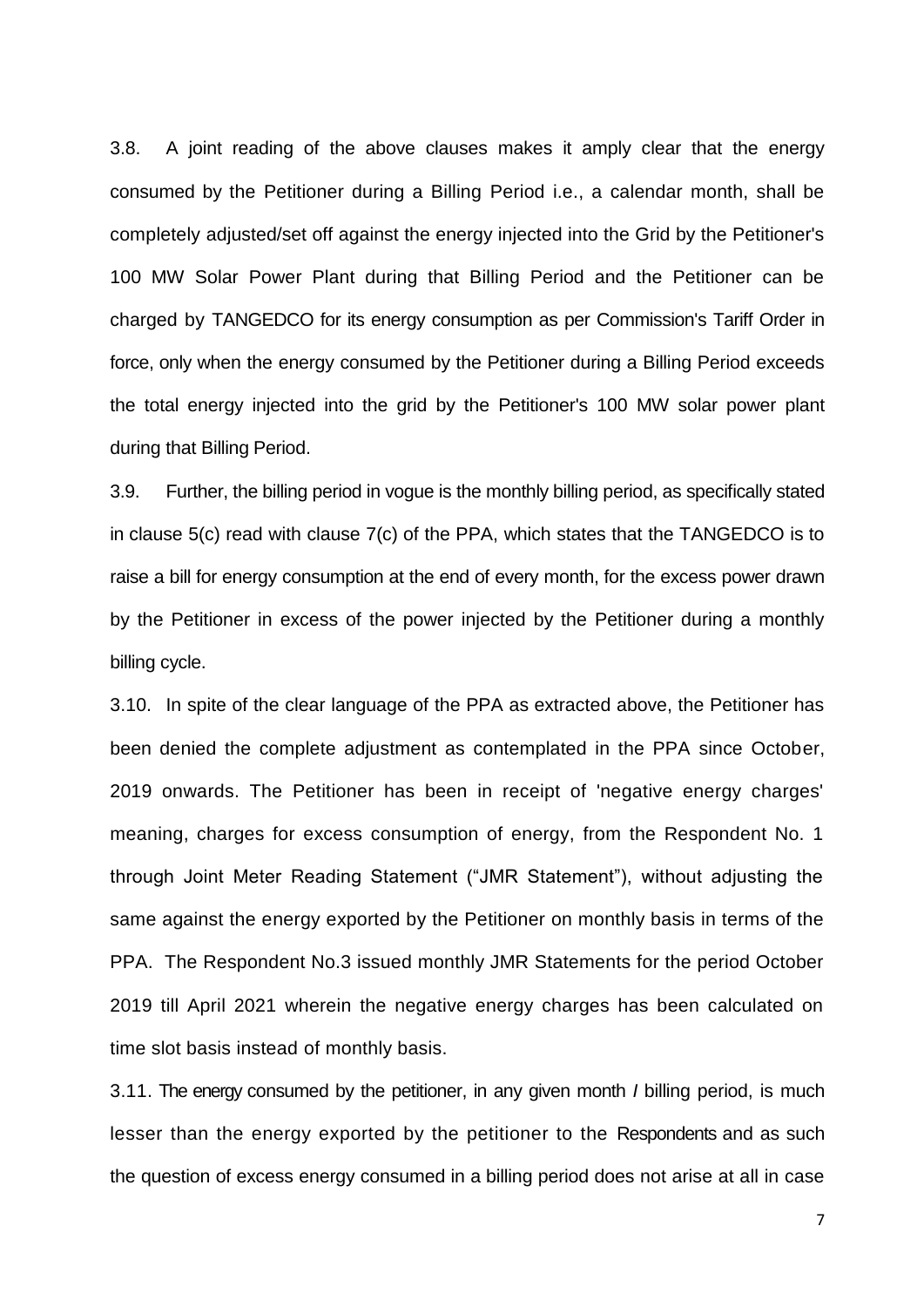of the petitioner. As such the calculation of negative energy charge on time slot basis and deduction of negative energy charges in the JMR statements of the Respondents is erroneous and the petitioner is entitled to the refund of the excess negative energy charges deducted so far by the Respondents. It is a fit case that the Respondents also be directed not to charge and/or adjust negative energy charges in any subsequent Billing, at a rate higher Rs.3.47 per unit.

3.12. Aggrieved by the same, the Petitioner intimated the  $3<sup>rd</sup>$  Respondent i.e. Superintending Engineer, Tuticorin of its erroneous calculation *vide* its letters dated 31.03.2020 sent vide email dated 22.04.2020. The Petitioner submitted the supplementary invoices against excess negative energy charges for the period of October, 2019 to March, 2020 amounting to Rs. 6,17,027/- vide said email dated 22.04.2020.

3.13. The Petitioner again vide its letter dated 02.05.2020 and email dated 08.05.2020 to the 3rd Respondent, emphasized on the adjustment of total consumption against energy exported by the Petitioner. The Petitioner vide its letter dated 02.05.2020 sent vide email dated 08.05.2020 had submitted supplementary invoices for the month of April, 2020 amounting to Rs. 1,37,637/- towards excess negative energy charges adjusted in the monthly generation statement, issued by Respondent no. 3. responded to the same vide letter dated 02.07.2020. categorically denying the Petitioner's request without adducing any cogent reason for explanation for the same and thereby returned the supplementary invoices submitted by the Petitioner for the period of October, 2019 to April 2020.

3.14. The Petitioner reiterated its contention before the 3<sup>rd</sup> Respondent on 01.06.2020 and 03.07.2020 setting out its grievances along with submission of supplementary invoice for the month of May and June, 2020 amounting to Rs. 1,46,257/- and Rs. 97,816/ respectively.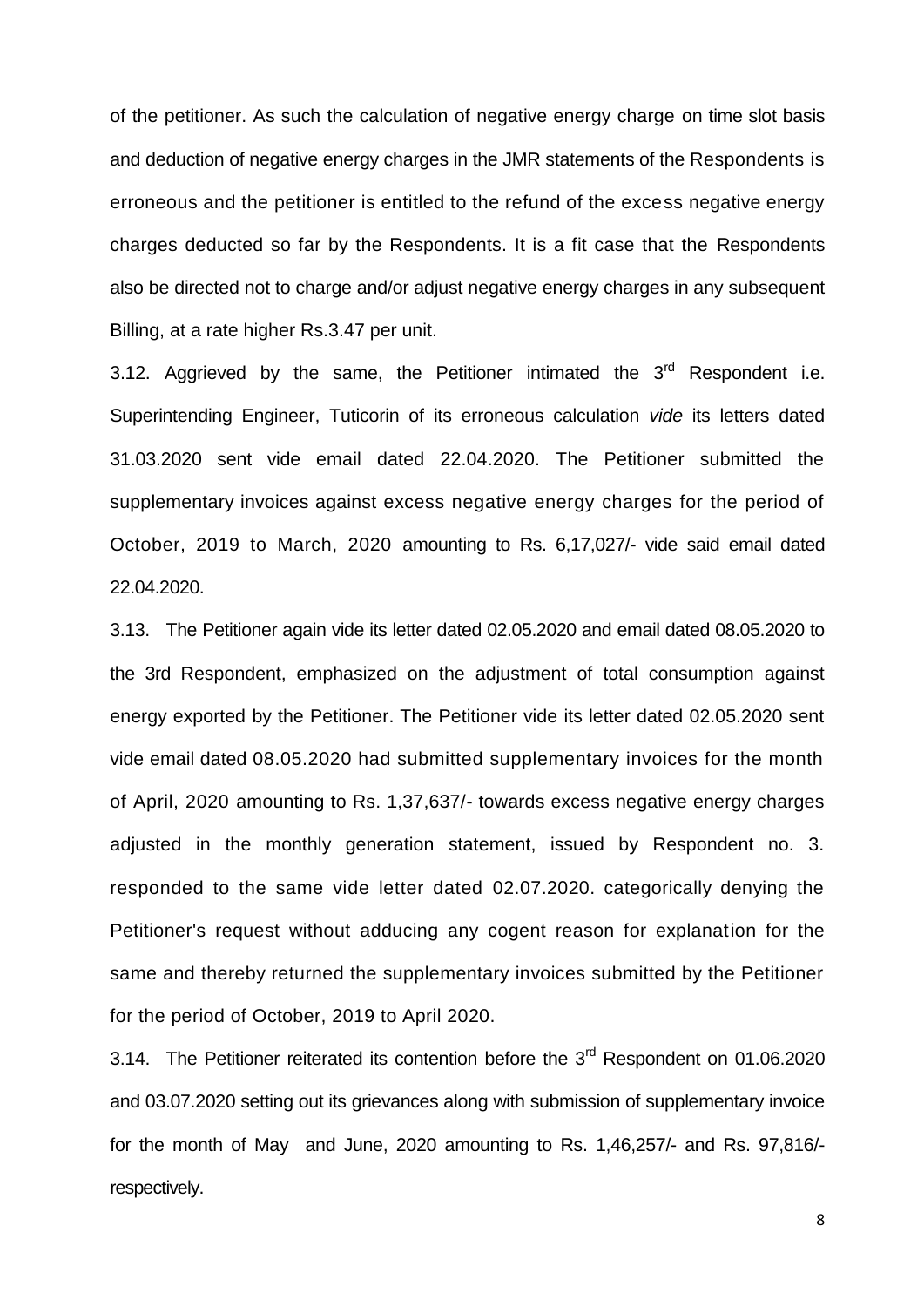3.15. The Petitioner once again vide its letter dated 03.08.2020 to the 3<sup>rd</sup> Respondent, reiterated its grievances along with submission of supplementary invoice for the month of July, 2020 amounting to Rs. 1,06,456/-. The Petitioner vide its letter dated 31.08.2020 had resubmitted the supplementary invoices for the period of October, 2019 to June, 2020 to the 3<sup>d</sup> Respondent along with a table setting out the energy charges due and payable to the Petitioner for export of solar power for the period of October, 2019 to June, 2020 amounting to Rs. 9,99,337/-. However, the Petitioner received no response for the same.

3.16. The Petitioner wrote several other letters to the 3 $<sup>d</sup>$  Respondent setting out its</sup> faulty calculation of negative energy charges on 03.09.2020, 05.10.2020, 04.11.2020, 04.12.2020, 04.01.2021, 03.02.2021, 03.03.2021, 05.04.2021 and 04-05-2021 along with submission of supplementary invoices for the months of August, 2020 to April, 2021 aggregating to Rs.11,91,571/-*.* As on 30.04.2021, the payment to be made to the Petitioner for export of power was Rs.21,37,20,424/- and the excess negative energy charges raised on the Petitioner was Rs. 22,96,755/-.

3.17. The Petitioner reiterates that for all these letters issued by the Petitioner. The Petitioner only received one letter dated 02.07.2020 in which the <sup>3rd</sup> Respondent has categorically refused the Petitioner's request by simply stating that the calculation of negative energy charges is in compliance with the Tariff Order in force. It has thus become necessary for the Commission to exercise its Regulatory Power to issue appropriate clear directions as to the chargeability of negative energy charges upon the Petitioner when there is a net export in any billing month.

3.18. The billing and payment ought to be undertaken based on the net energy imported versus the net energy exported, at the end of the monthly billing period and based on the Joint Meter Reading ('JMR'), as stated in clause *5* and 7 of the PPA. In stark contrast to the same, the Respondent TANGEDCO is calculating negative energy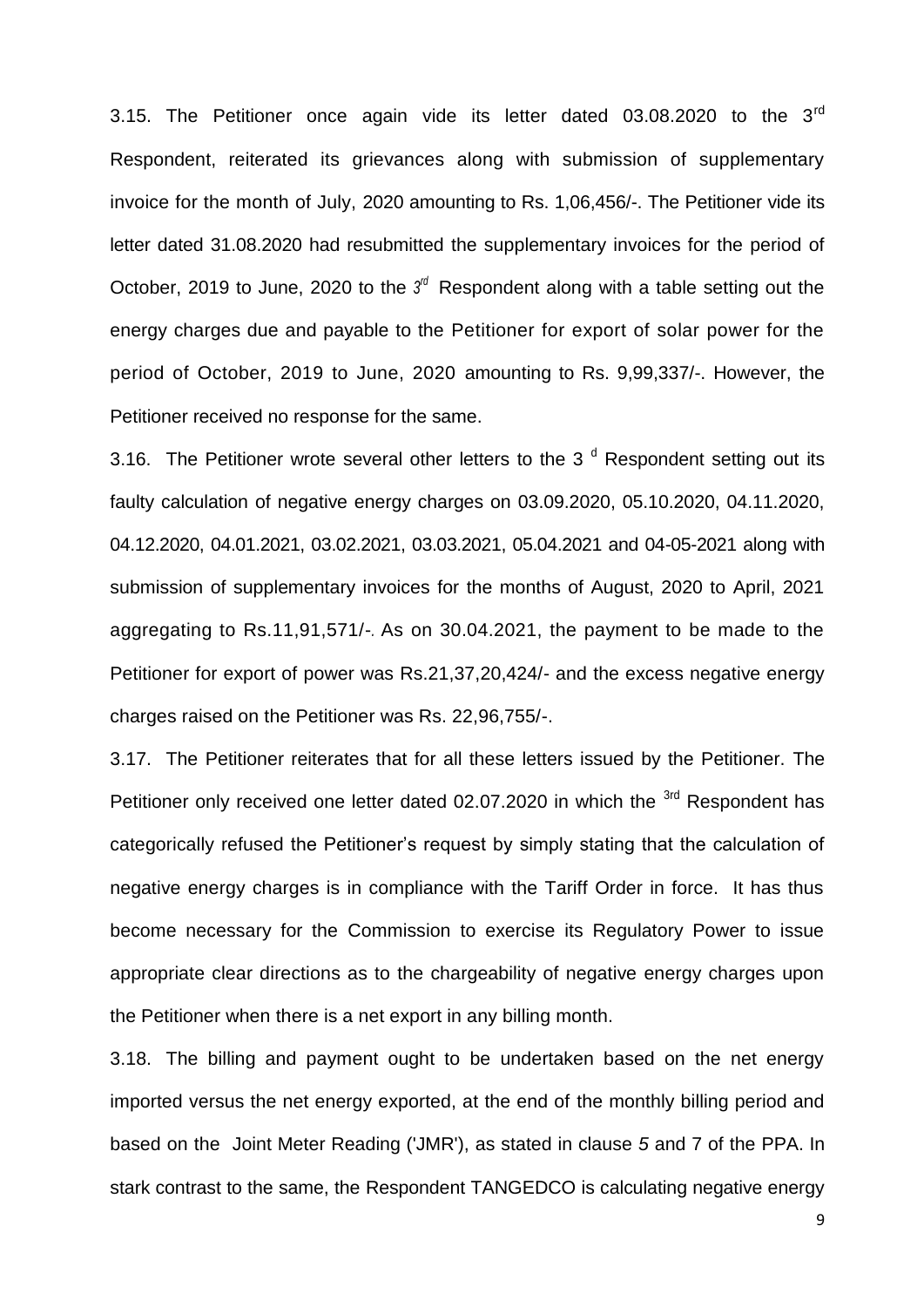charges based on time slots and tariff for the time slots in which there is a net import which is resulting in imposition of additional negative energy charges. Such a manner of calculation is nowhere contemplated in the PPA and is resulting in undue financial burden on the Petitioner.

3.19. Without prejudice, that even as per the said Tariff Order dated 12.09.2014, as referred to by the  $3<sup>rd</sup>$  Respondent in its letters dated 02.07.2020, the  $3<sup>rd</sup>$  Respondent's calculation is erroneous in law. Clause 12.4 of the Tariff Order dated 12.09.2014 reads as follows:

*"…….Therefore, the drawal of such energy by the solar power generator from the distribution licensee shall be adjusted against the generated energy for every billing period. This is applicable for the SPGs selling power to the distribution licensee and open access consumers...."*

3.20. The billing period in respect of the instant case is a monthly billing period. The same can be ascertained from a bare reading of the PPA and specifically, clause 1(a) and clause 7(c) of the PPA.

3.21. As on date, the Petitioner has been forced to pay a sum of Rs. *22,96,755/-* as excess negative energy charges. A detailed statement tabulating the dues payable to the Petitioner for the negative energy charges levied by the  $3<sup>rd</sup>$  Respondent –is given below:-

| Amount refundable by Respondents to the petitioner against Negative   |  |  |  |  |  |  |
|-----------------------------------------------------------------------|--|--|--|--|--|--|
| Energy Charges deducted during the billing period of October, 2019 to |  |  |  |  |  |  |
| April, 2021 from the energy export charges as below:                  |  |  |  |  |  |  |

| SI.<br>No | Month of<br><b>Negative Energy</b><br>Charges | Supplementary<br>Invoice No | <b>Invoice Date</b> | <b>Negative Energy</b><br><b>Charges Claimed</b><br>vide |
|-----------|-----------------------------------------------|-----------------------------|---------------------|----------------------------------------------------------|
|           |                                               |                             |                     | Supplementary<br>invoice (INR)                           |
|           | October, 2019                                 | NEPL/08/MAR2020/S           | 31-03-2020          | 1,44,577                                                 |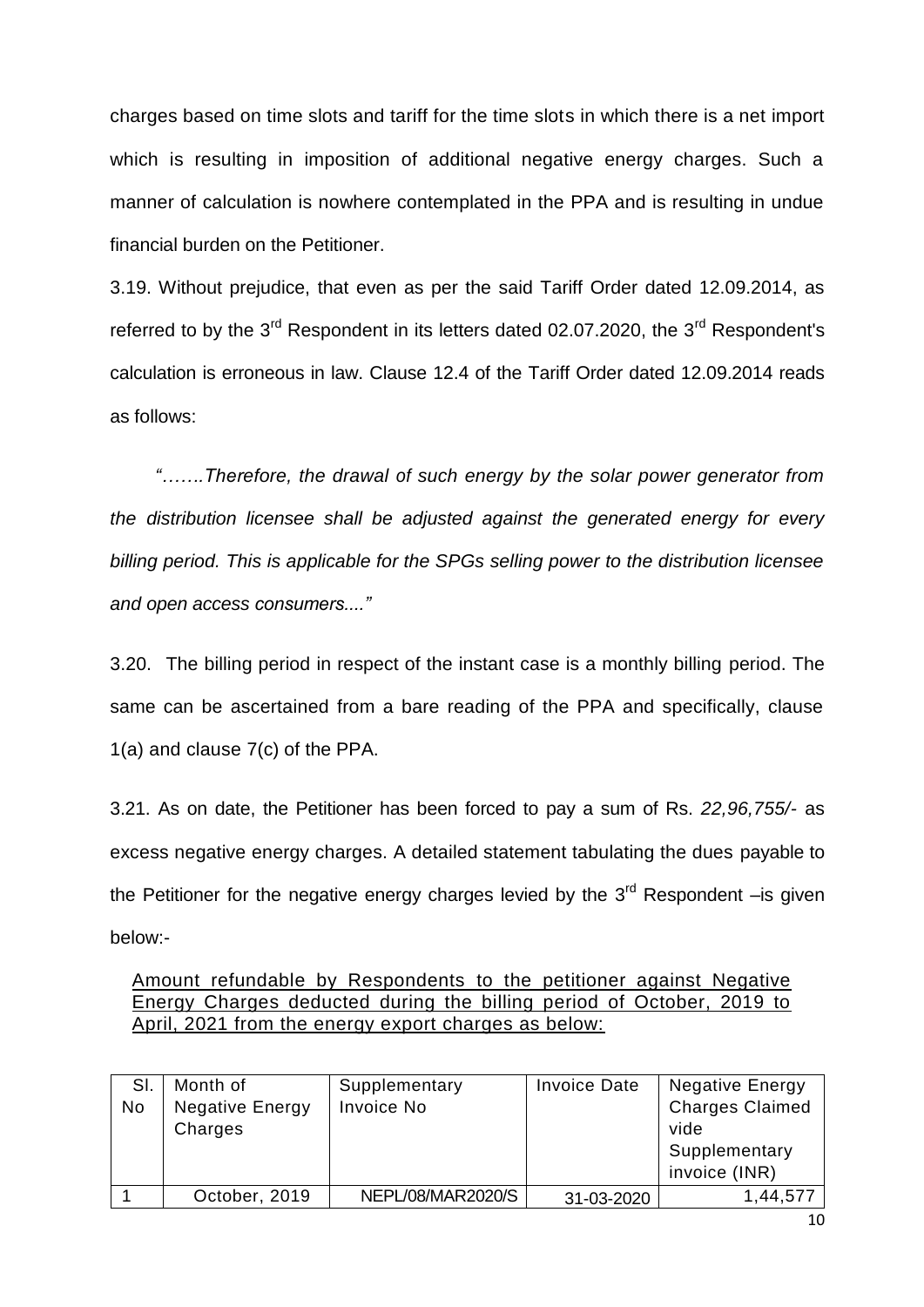| Total          |                     |                   |                         | 22,96,755 |
|----------------|---------------------|-------------------|-------------------------|-----------|
| 19             | April, 2021         | NEPL/01/APR2122/S | 04-05-2021              | 1,49,796  |
| 18             | March, 2021         | NEPL/24/MAR2021/S | 03-04-2021              | 1,28,818  |
| 17             | February, 2021      | NEPL/22/FEB2021/S | 03-03-2021              | 1,18,164  |
| 16             | January, 2021       | NEPL/20/JAN2021/S | 03-02-2021              | 1,99,764  |
| 15             | December,<br>2020   | NEPL/18/DEC20/S   | $\overline{04-1}$ -2021 | 73,440    |
| 14             | November,<br>2020   | NEPL/16/NOV20/S   | 04-12-2020              | 1,30,039  |
| 13             | October, 2020       | NEPL/14/OCT20/S   | 04-11-2020              | 1,63,590  |
| 12             | September,<br>2020  | NEPL/12/SEP20/S   | 05-10-2020              | 1,15,541  |
| 11             | <b>August, 2020</b> | NEPL/10/AUG20/S   | 03-09-2020              | 1,12,410  |
| 10             | <b>July 2020</b>    | NEPL/08/JULY20/S  | 03-08-2020              | 1,06,456  |
| 9              | June, 2020          | NEPL/06/MAY20/S   | 03-07-2020              | 97,816    |
| 8              | May, 2020           | NEPL/04/MAY20/S   | 01-06-2020              | 1,46,257  |
| $\overline{7}$ | April, 2020         | NEPL/02/APR20/S   | 02-05-2020              | 1,37,637  |
| 6              | March, 2020         | NEPL/13/MAR2020/S | 31-03-2020              | 96,100    |
| 5              | February, 2020      | NEPL/12/MAR2020/S | 31-03-2020              | 71,896    |
| 4              | January, 2020       | NEPL/11/MAR2020/S | 31-03-2020              | 96,744    |
| 3              | December,<br>2019   | NEPL/10/MAR2020/S | 31-03-2020              | 1,07,542  |
| 2              | November,<br>2019   | NEPL/09/MAR2020/S | 31-03-2020              | 1,00,168  |

3.22. As stated above the Petitioner's tariff is discovered through a transparent process of competitive bidding and hence under Section 63 of the Act, notwithstanding anything contained in Section 62 of the Act, the terms of the underlying contract being the PPA are applicable more so since the PPA is also approved by the TNERC / Commission and any deviation there from is highly untenable, impermissible, and *ultra vires* the Act.

3.23. During the process of competitive bidding pursuant to the guidelines under Tender Specification No: CEINCES/OT No.1/2017-18 issued by the 1st Respondent and the billing methodology adopted under the PPA executed between 1<sup>st</sup> Respondent and the Petitioner on 26.09.2017, the Petitioner, for development of 100 MW solar project, has considered project financials on the basis of billing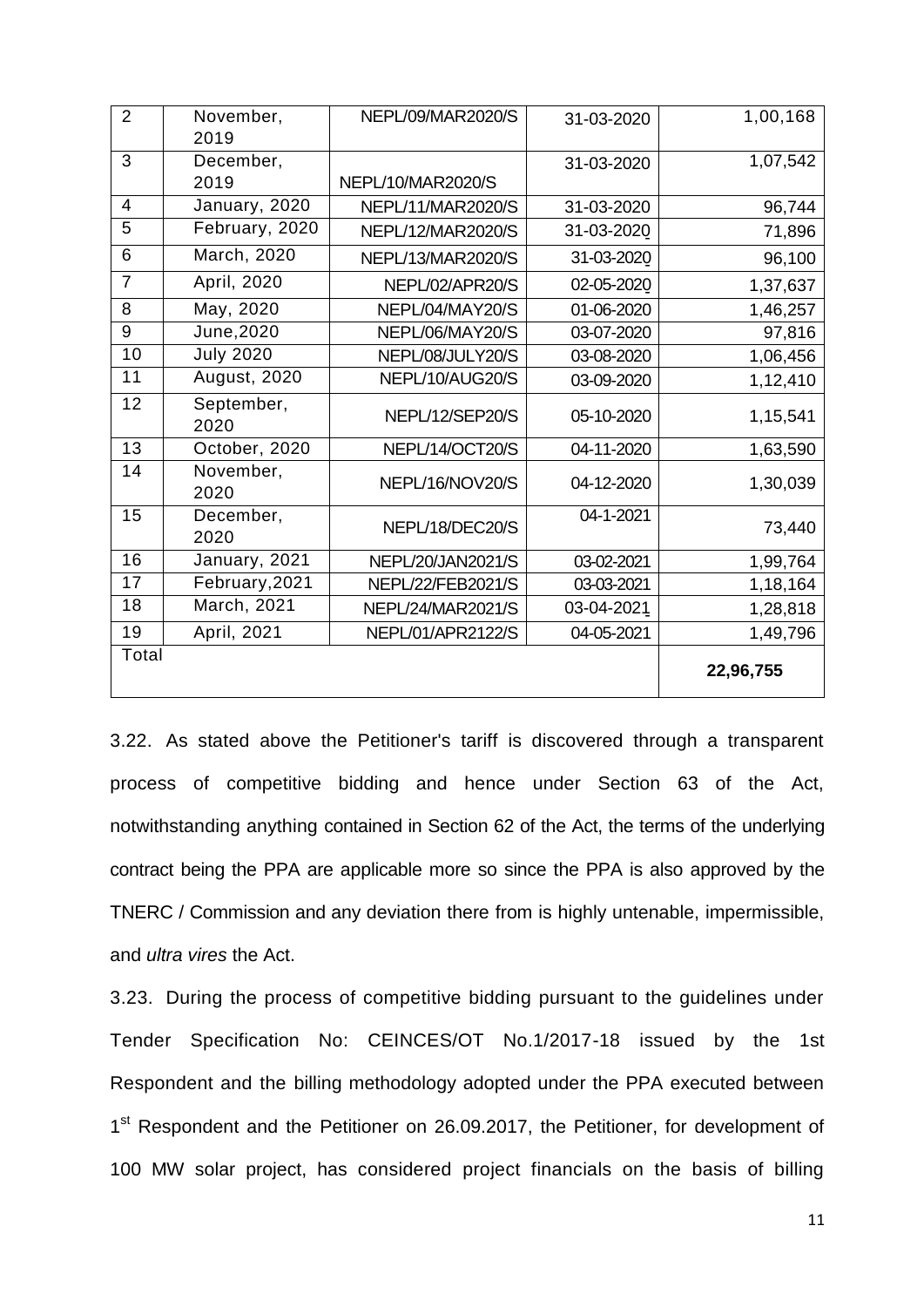methodology as defined under the PPA. It is stated that the tariff under the PPA, at which the petitioner shall export energy to the 1<sup>st</sup> Respondent is fixed for 25 years. At the time of bidding relying on the terms of the draft PPA, the petitioner had agreed for the fixed tariff and as such any deviation from the terms of the PPA shall gravely prejudice the petitioner. Thus, the calculation of negative energy charges on time slot basis instead of monthly basis shall have significant impact on the commercial viability of the Petitioner's project.

3.24. The present Petition is within the jurisdiction of the Commission under section 86 of the electricity Act, 2003. The Petition has been preferred bonafide and is in the interest of justice. The balance of convenience lies in favour of the petitioner.

3.25. If the prayers as prayed for herein are not allowed in favour of the petitioner, the petitioner shall suffer irreparable loss and injury.

#### **4. Contentions of the Respondent:-**

4.1. The petitioner is praying for avoidance of the calculation of negative energy charges on time slot basis instead of monthly basis and to refund the amount of Rs.22,96,755/- which was collected by this office as negative charge for the period from October 2019 to April 2021, with respect to their HTSC No.079494700403/ Non-REC, 100MW solar power plant located at Thenampatti Village, Ottapidaram Taluk, Tuticorin District.

4.2. The petitioner has made PPA with TANGEDCO on 26.9.2017, based on the LOI Ref No. CE/NCES/SE/SOLAR/EE/SCB/AEE3/F.M/s.NVR Energy PVT Ltd/D.773/17 Dated 29.8.2017. In this PPA it is clearly pointed out that the negative charges have to be collected by the Licensee only when the respondent has drawn more power than their generation during the particular slot time. As such the negative charges was collected from the respondents by adjusting the amount from their invoice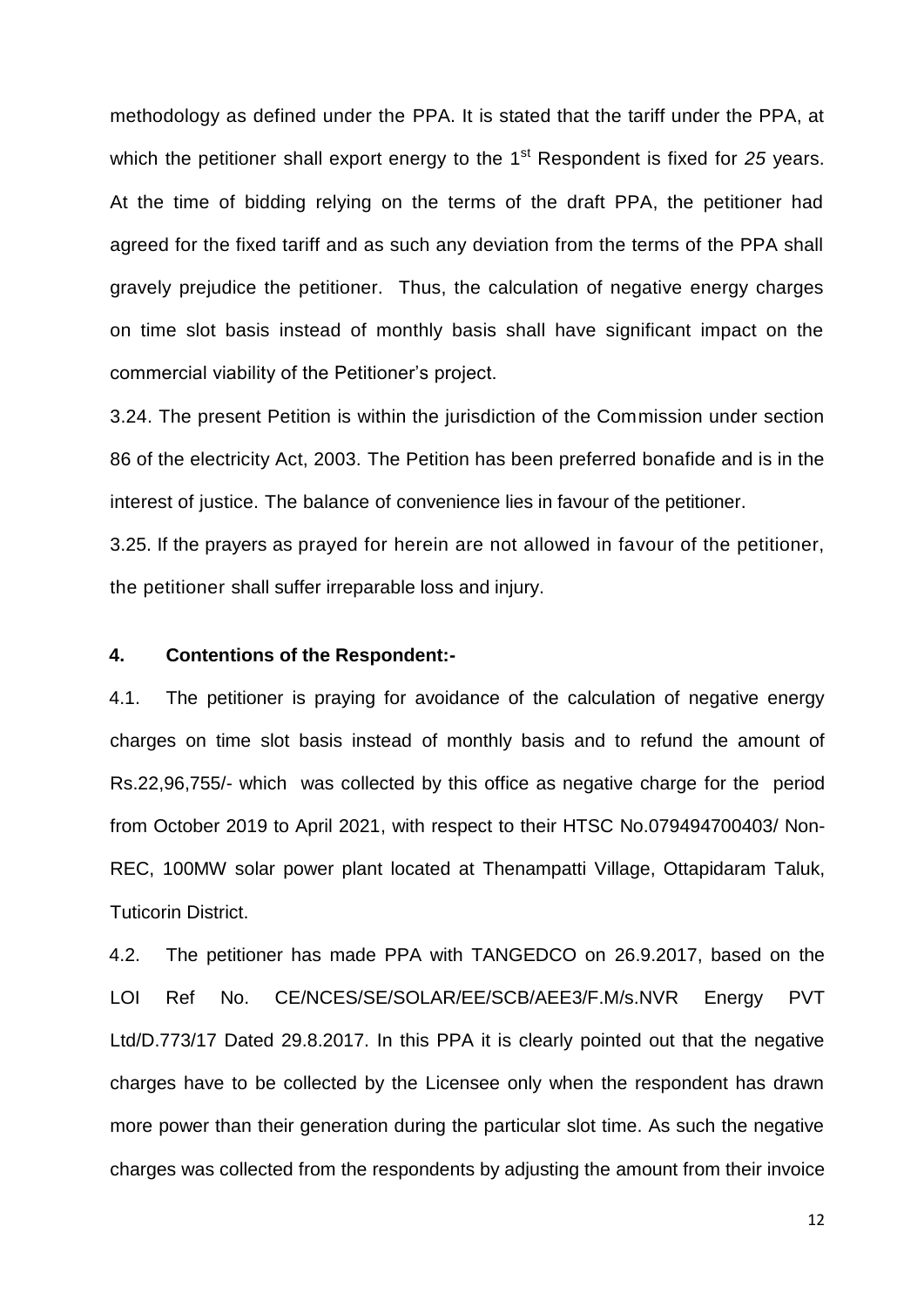bill for the power purchased from this petitioner for the period from October 2019 to April 2021.

4.3. The respective charges such as Net metering charges, Reactive power charges, Meter reading charges, etc., as prescribed by the TNERC have also been collected from the respondent by way of adjusted from the amount recoverable from TANGEDCO.

4.4. The petitioner is liable to pay the negative energy charges as raised by the TANGEDCO for the excess energy drawn from TANGEDCO during the particular slot time as start up power purpose, as per the TNERC's Solar tariff order No.9 of 2020 dated 16.10.2020.

4.5. The petitioner is praying for the refund of negative charges collected for more power drawn for startup power for their HTSC No.079494700403 for the period from October 2019 to April 2021. This petitioner has already known the real facts about the collection of negative charges for excess power drawn, as laid down in the TNERC orders and their Power Purchase Agreement with TANGEDCO. But this petitioner has hide the real facts and trying to escape from the collection of negative charges as per TNERC's order.

4.6. The TNERC has pointed out in its order No.9 of 2020 in section 5.4.1 under the head Charges for the start-up power supplied by the distribution licensee as follows:-

"5.4.1.1 The question of start up power does not arise for Solar PV generators. Any Power drawn during the non generating period of solar power i.e beyond 7.00 AM to 6.00 PM shall be charged at HT industrial tariff. Power drawn during the solar generating period of 7.00 AM to 6.00 PM in excess of generation shall also be charged at HT industrial tariff."

4.7. The negative charges is applicable for the period from October 2019 to April 2021 as claimed by the 3rd respondent. The petitioner requested for refund of the negative charges which was already deducted from the receivable amount from TANGEDCO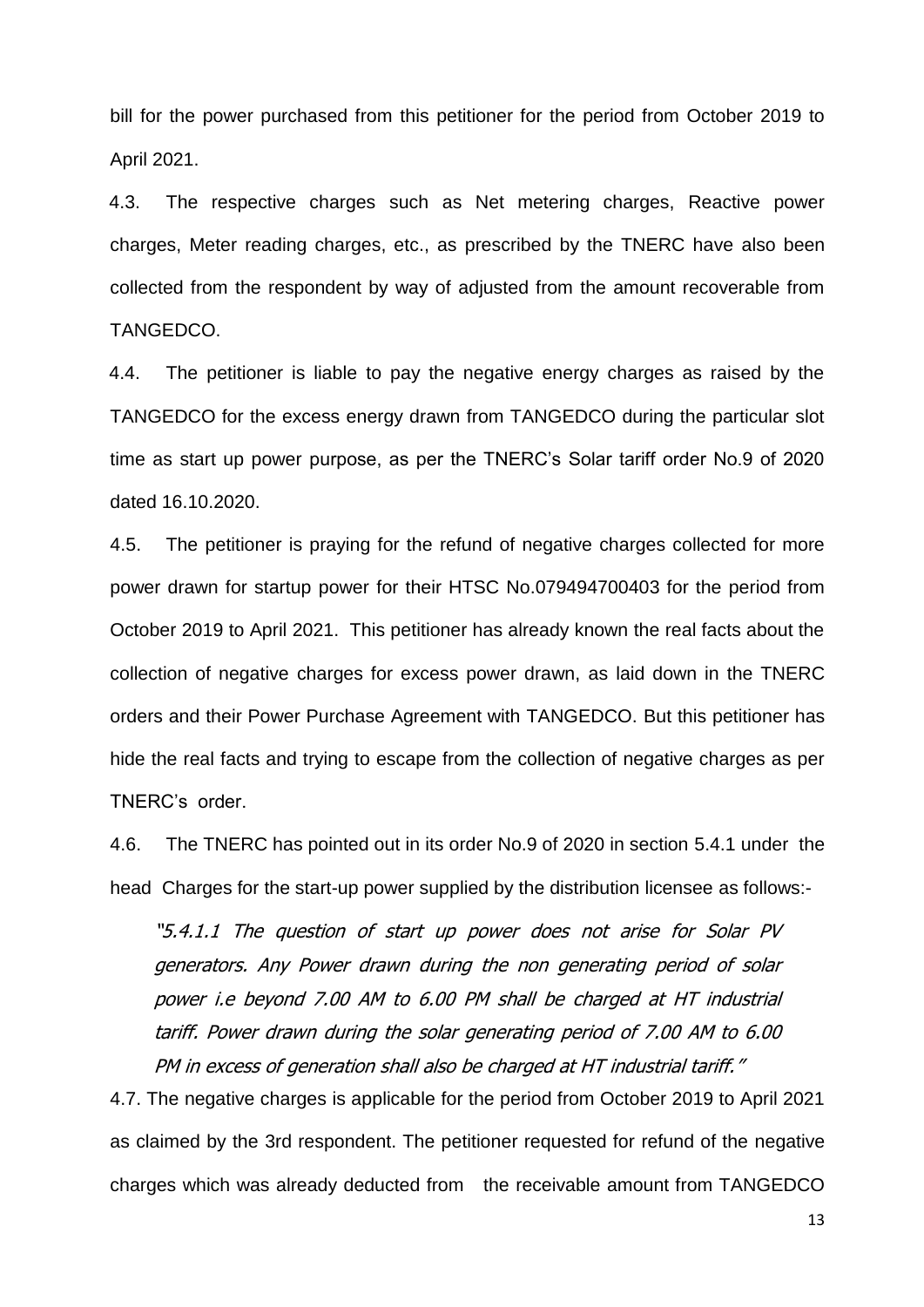for the power purchased from this petitioner for the period from the October 2019 to April 2021, is not feasible of compliance as per the TNERC Order dt 16.10.2020.

4.8. Clause 5(c) of the PPA made by the parties reads as follows -

*"(c) The drawal of energy by the SPG from the distribution Licensee shall be adjusted against the exported energy for every billing period. In case drawal of power is in excess over the exported power in a billing month, such drawal shall be billed as per commission's Tariff Order in force".*

 As such based on the Commission order in force (Tariff Order No.9 of 2020 dated 16.10.2020), the negative charges was deducted from invoice bills for the period from October 2019 to April 2021.

4.9. The joint meter reading for the respective month is also to be calculated the excess energy during respective time slot. The Respondent is entitled to charge for their energy consumed by the petitioner as per Commission's Tariff order in force.

4.10. TANGEDCO has raised the bill for the respective month for excess energy consumption during the month as per clause 7 (c) of the PPA made by this petitioner.

4.11. The petitioner misunderstood the adjustments of energy from one slot to another slot. This adjustments as narrated by this petitioner is only for the generated energy which is used for captive /sale to third party. The usage of JMR reading taken is only for calculating the actual power purchased from the respective solar plant for that respective month. Hence the levy of negative energy charge is as per TNERC's tariff Order.

4.12. The excess energy is arose only when the petitioner has used more power for start up their power plant than that of their generation during the particular time. This petitioner has availed more power during the time schedule for the period from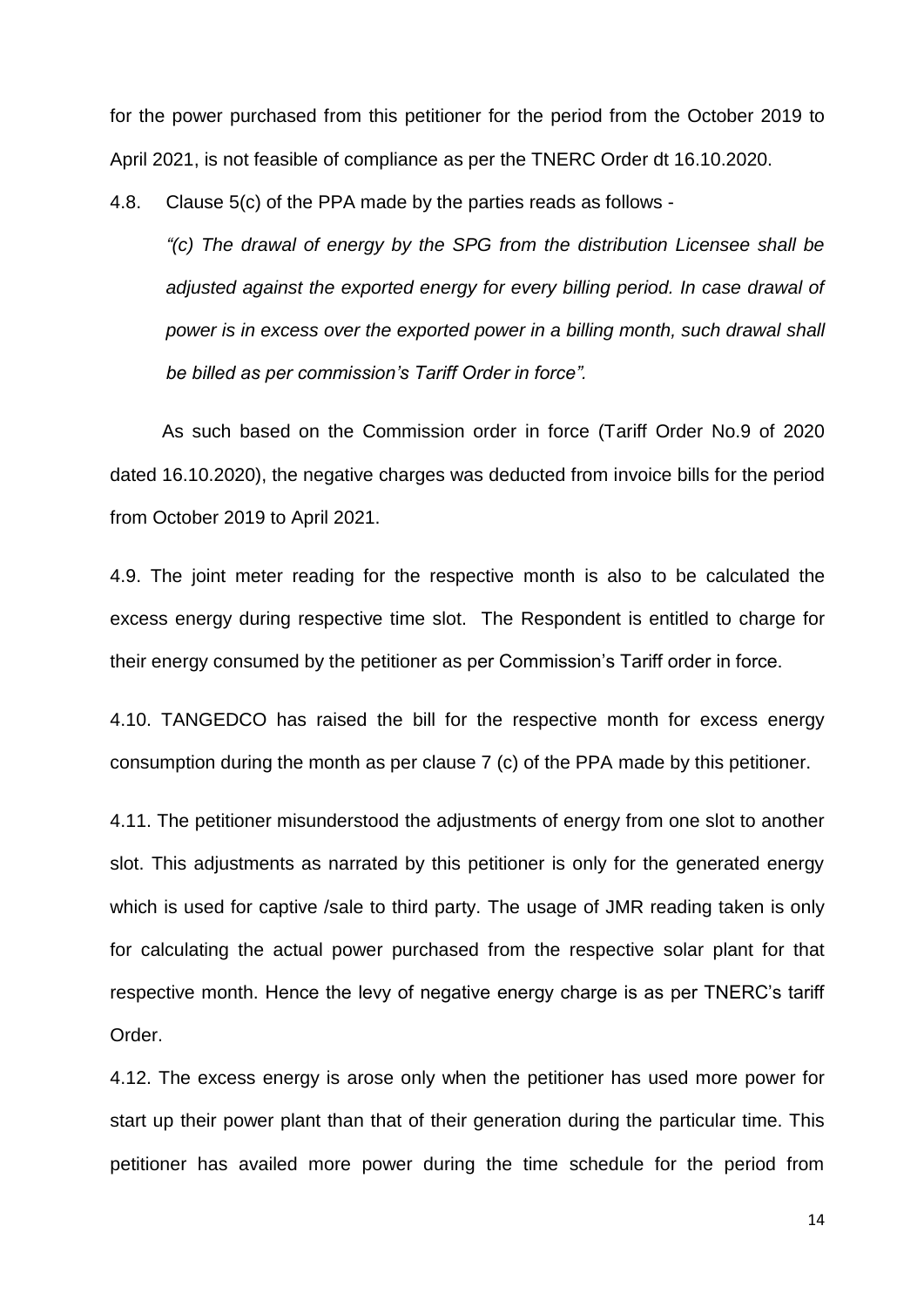October 2019 to April 2021, and hence this petitioner is liable to pay the negative energy charges as per TNERC's Tariff Order.

4.13. The petitioner has not come forward to accept the real fact of the TNERC's Tariff Order No.9 of 2020 dated 16.10.2020. This petitioner is deliberately remained the same matter to convince this office official and advised to refund the already deducted negative energy charges for the period October 2019 to April 2021.

4.14. The petitioner has stated that the petitioner has received the suitable reply about normal procedure which is adopted for calculating negative energy charges from joint meter reading of the respective month. However this petitioner has filed this petition for refund of the negative energy charges which was already deducted from their invoice bill for the energy purchased from them by TANGEDCO.

4.15. The net export of generated units may be calculated after deduction of import units in the particular slot only. It is also clearly furnished in the energy generating statement.It is further submitted the net energy generation is tabulated as furnished as below:

|             | ∩ว | C3 | C <sub>5</sub> |
|-------------|----|----|----------------|
| EXPORT(1)   |    |    |                |
|             |    |    |                |
| IMPORT(2)   |    |    |                |
| NETT GEN(1- |    |    |                |
|             |    |    |                |

 If the import is more than export, negative energy charges will arise. But this petitioner is not understood this method of calculation and to calculate the total generation of their solar power plant by simply deducting total import from the total export. This is not in practice in TANGEDCO and not approved by the TNERC.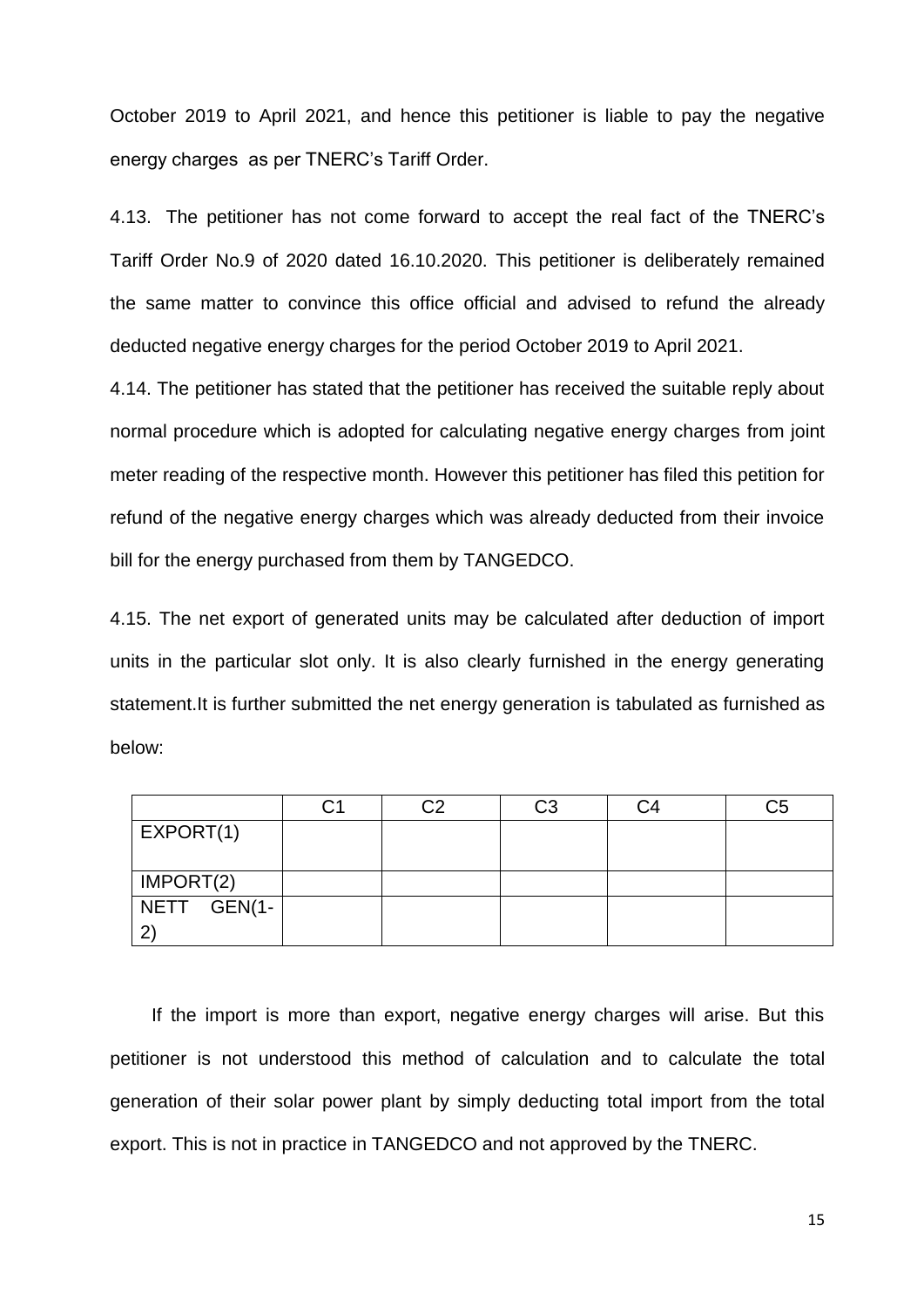4.16. The petitioner has sent repeated calculations as framed by the petitioner and trying to form a new method of calculation for them. The procedure which adopted by TANGEDCO is approved by TNERC and followed throughout Tamil Nadu for the petitioner like consumer cum solar energy generator and wind energy generators.

4.17. The petitioner has interpreted the clause 5 and 7 of their PPA which was executed by this petitioner on 26.09.2017, and trying to introduce the new procedure i.e., to deduct the total import from the total export during the respective Month.

4.18. The calculation of net generation is calculated as per joint meter reading for the respective month and the excess import in the particular month may be taken as the negative energy for calculating negative energy charges as per TNERC's order No.9 of 2020 dated 16.10.2020. As such the collection of negative energy charges from this petitioner is well within the law. There is no such deviations as stated by this petitioner. 4.19. The negative energy charges has to be calculated based on the TNERC's order in force not as per the previous orders. Hence the levy of negative energy charges for excess energy imported by this petitioner in the particular month is in order.

4.20. The amount of Rs.22,96,755/- was levied from the petitioner only for the charges for negative energy consumed from TANGEDCO for the respective period as per TNERC's Tariff order dated 16.10.2020. This petitioner is trying to escape from the payment of negative energy charges by stating the controversies frequently. The petitioner is in the process of making false statements into correct statements.

4.21. The petitioner misinterpreted the PPA for the sake of themselves and state that the net total import units must be deducted from the total net export units during month. But the actual method adopted is the net import units may be deducted from the net export units in the respective slot. This procedure is also approved by TNERC and adopted for all petitioners like solar power generators and wind energy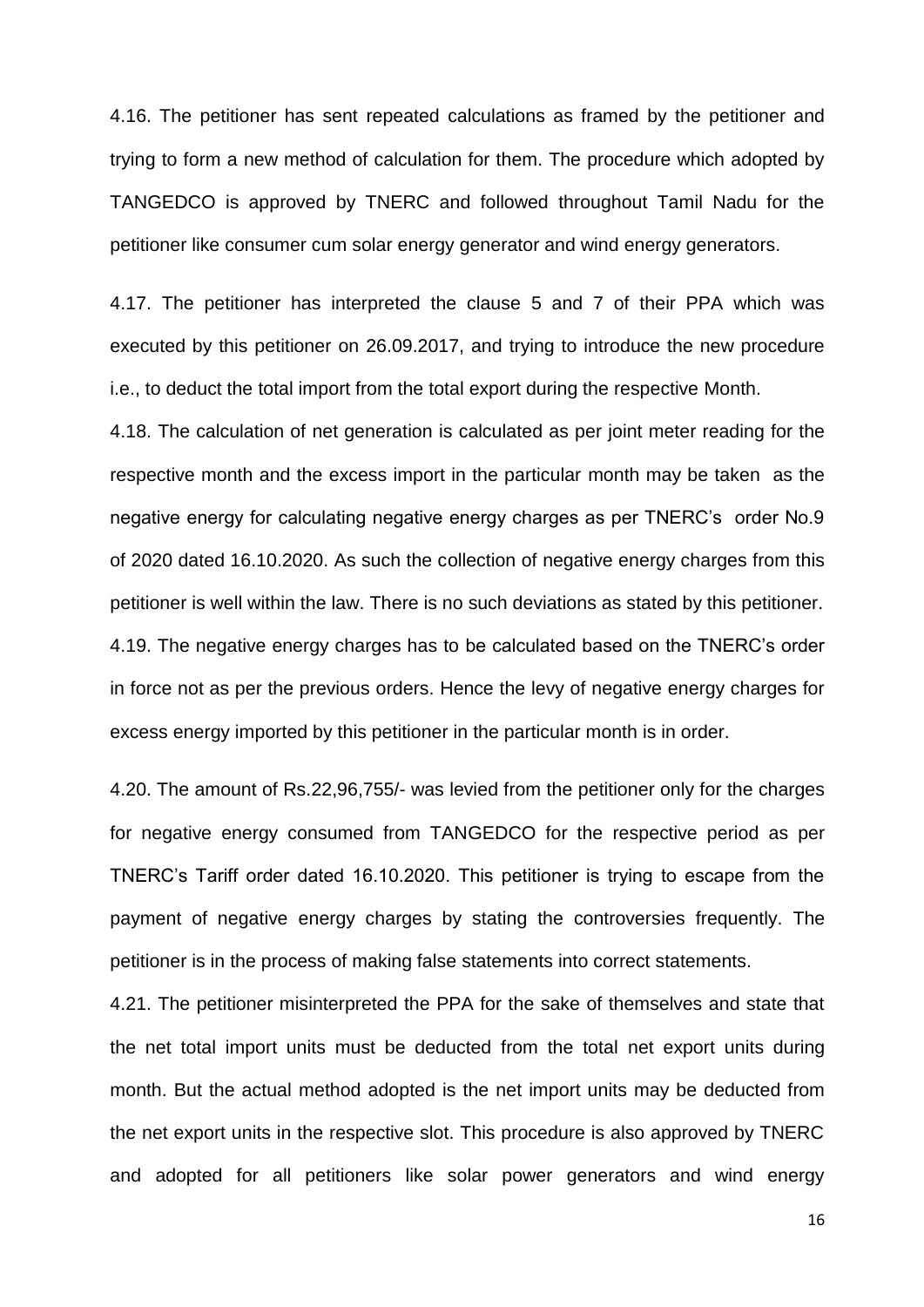generators. Based on the TNERC's Tariff order No.9 of 2020 dated 16.10.2020, the levy of negative energy charges from this petitioner is in order. There is no such deviation as stated by this petitioner.

4.22. The negative energy charges for the period from October 2019 to April 2021 was levied from this petitioner by the way of adjusted from the amount receivable from TANGEDCO for their Solar energy exported to Grid based on the TNERC's Tariff order dated 16.10.2020. As such the refund of such amount as claimed by this petitioner is not feasible of compliance.

4.23. The petitioner had also agreed in their agreement itself in Para (4), "To comply with requirements of Act and Terms and Conditions of Distribution code and Supply code as, "The consumer hereby undertakes to comply with all the requirements of the applicable Acts, Regulations,etc., and Grid Code, Distribution Code and Supply Code and of any amendments, modifications or re-enactment there of or any other enactment to be passed in relation to supply made under orders,etc., made there under from time to time,provisions of the Tariff scale of Miscellaneous and other charges and the terms and conditions supply prescribed from to time, and the petitioner hereby agrees to dispute their applicability to this agreement".

#### **5. Contention of the petitioner in its Rejoinder:**

5.1. The petitioner has stated that the Petitioner has been denied the adjustment as contemplated in the PPA since October, 2019 onwards. The Petitioner has been in receipt of 'negative energy charges' meaning, charges for consumption of energy, from the Respondent No. 1 through Joint Meter Reading Statement ("JMR Statement"), without adjusting the same against the energy exported by the Petitioner on monthly basis in terms of the PPA. The Respondent No. 1 issued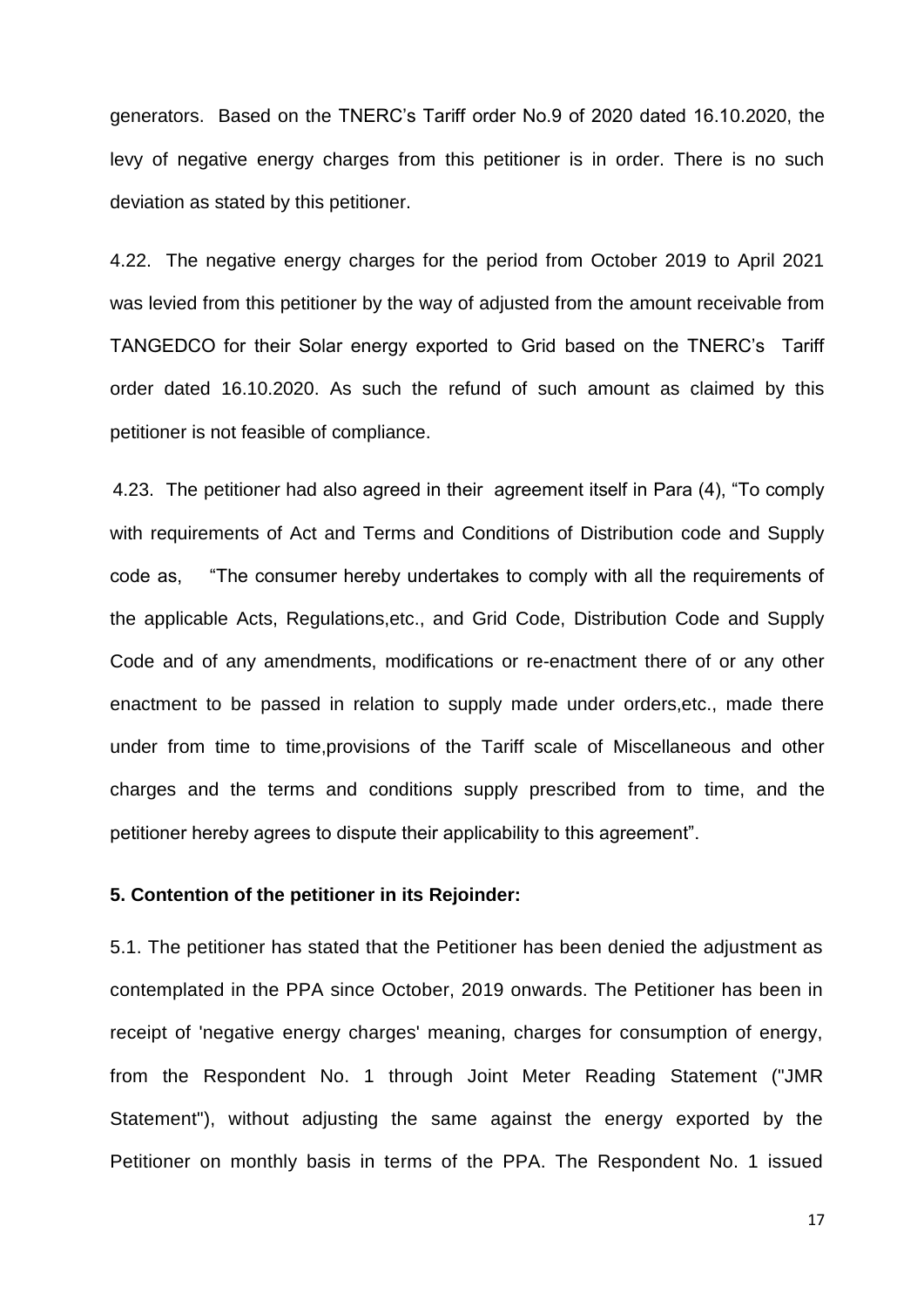monthly JMR Statements for the period October 2019 till March 2021 and further till November 2021, wherein the negative energy charges has been calculated on time slot basis instead of monthly basis.

5.2. The Petitioner submits that the energy consumed by the petitioner, in any given month / billing period, is much lesser than the energy exported by the petitioner to the Respondents and as such the question of excess energy consumed in a billing period does not arise at all in case of the petitioner. As such the calculation of negative energy charge on time slot basis and deduction of negative energy charges in the JMR statements of the Respondents is erroneous and the petitioner is entitled to the refund of the excess negative energy charges deducted so far by the Respondents. It is a fit case that the Respondents also be directed not to charge and/or adjust negative energy charges in any subsequent Billing, at a rate higher Rs.3.47 per unit.

5.3. Aggrieved by the same, the Petitioner intimated the 3rd Respondent i.e. Superintending Engineer, Tuticorin of its erroneous calculation vide its letters dated 31.03.2020 sent vide email dated 22.04.2020. The Petitioner submitted the supplementary invoices against excess negative energy charges for the period of October, 2019 to March, 2020 amounting to Rs. 6,17,027/- vide said email dated 22.04.2020.

5.4. The Petitioner again vide its letter dated 02.05.2020 and email dated 08.05.2020 to the 3<sup>rd</sup> Respondent, emphasized on the adjustment of total consumption against energy exported by the Petitioner. The Petitioner vide its letter dated 02.05.2020 and vide email dated 08.05.2020 had submitted supplementary invoices for the month of April'2020 amounting to Rs.1,37,637/- towards excess negative energy charges adjusted in the monthly generation statement, issued by Respondent no. 3. The 3<sup>rd</sup> Respondent responded to the same vide letter dated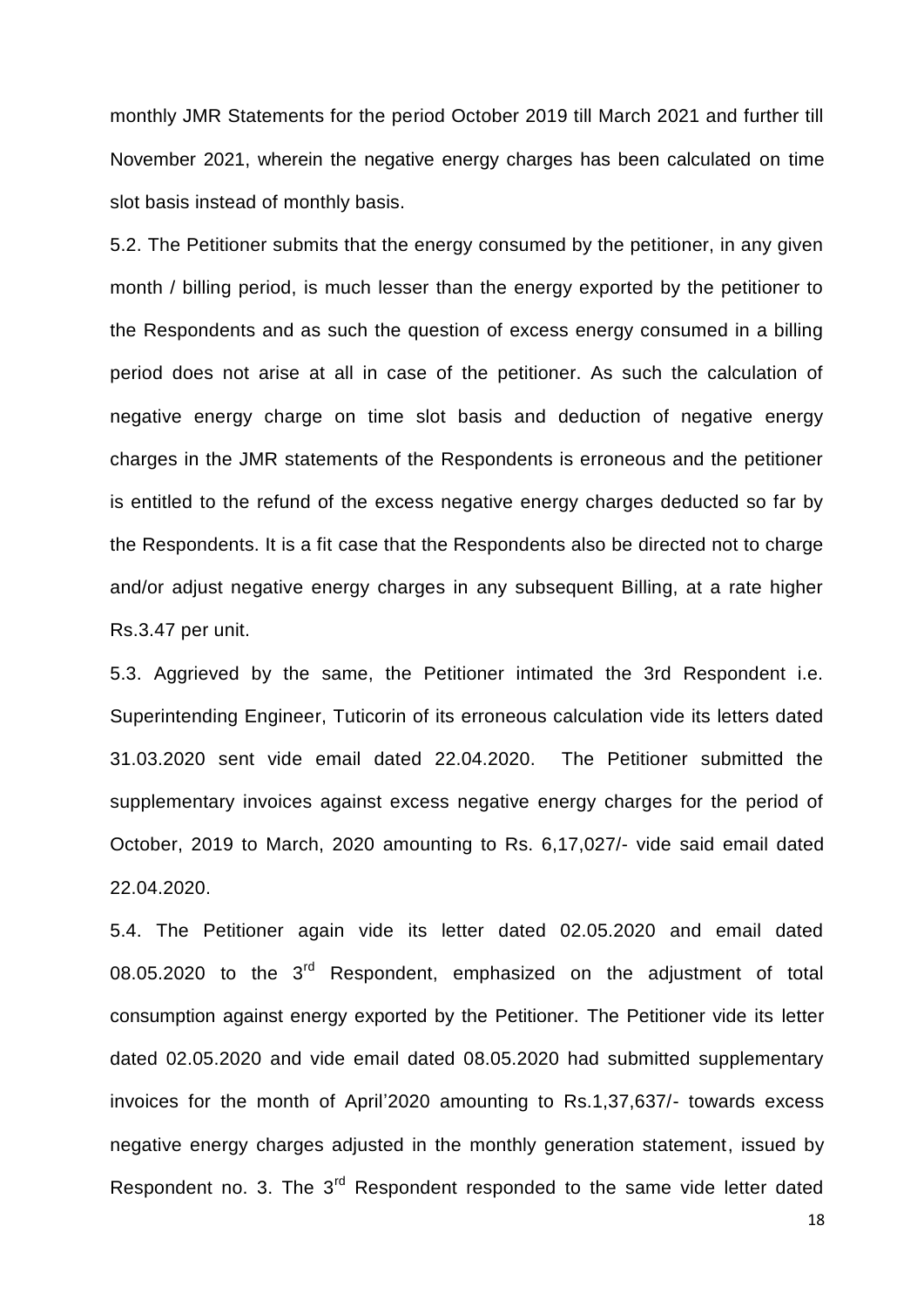02.07.2020, categorically denying the Petitioner's request without adducing any cogent reason or explanation for the same and thereby returned the supplementary invoices submitted by the Petitioner for the period of October'2019 to April'2020.

5.5. The Petitioner reiterated its contention before the  $3<sup>rd</sup>$  Respondent on 01.06.2020 and 03.07.2020 setting out its grievances along with submission of supplementary invoice for the month of May and June' 2020 amounting to Rs.1,46,257/- and Rs.97,816/- respectively.

5.6. The Petitioner once again vide its letter dated 03.08.2020 to the 3rd Respondent, reiterated its grievances along with submission of supplementary invoice for the month of July'2020 amounting to Rs.1,06,456/-. The Petitioner vide its letter dated 31.08.2020 had re-submitted the supplementary invoices for the period of October'2019 to June'2020 to the 3<sup>rd</sup> Respondent along with a table setting out the energy charges due and payable to the Petitioner for export of solar power for the period of October 2019 to June 2020 amounting to Rs.9,99,337/-. However, the Petitioner received no response for the same.

5.7. The Petitioner wrote several other letters to the 3rd Respondent setting out its faulty calculation of negative energy charges on 03.09.2020, 05.10.2020, 04.11.2020, 04.12.2020, 04.01.2021, 03.02.2021, 03.03.2021, 05.04.2021 and 04.05.2021 along with submission of supplementary invoices for the months of August, 2020 to April, 2021 aggregating to Rs.11,91,571/-. As on 31.03.2021, the payment to be made to the Petitioner for export of power was Rs. 21,37,20,424/ and the excess negative energy charges raised on the Petitioner was Rs. 22,96,755/-. The Petitioner had also enclosed copy of its bill for power export as well as a table calculating the set off.

5.8. For all these letters issued by the Petitioner, the Petitioner only received one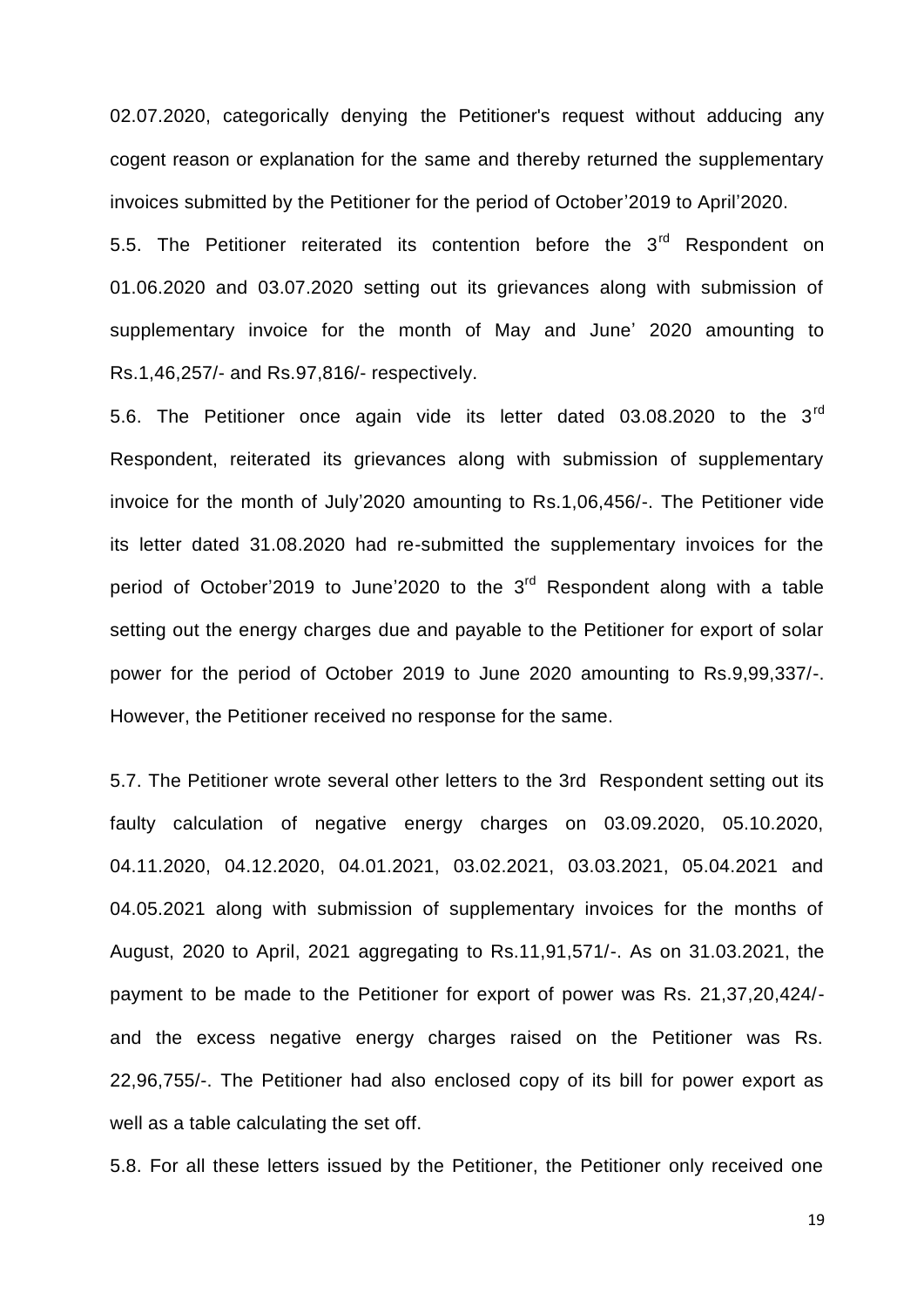letter dated 02.07.2020 in which the 3rd Respondent has categorically refused the Petitioner's request by simply stating that the calculation of negative energy charges is in compliance with the Tariff Order in force. It has thus become necessary for the Commission to exercise its Regulatory Power to issue appropriate clear directions as to the chargeability of negative energy charges upon the Petitioner when there is a net export in any billing month.

5.9. The Petitioner submits that the billing and payment ought to be undertaken based on the net energy imported versus the net energy exported, at the end of the monthly billing period and based on the Joint Meter Reading ('JMR'), as stated in clause 5 and 7 of the PPA. In stark contrast to the same, the Respondent TANGEDCO is calculating negative energy charges based on time slots and tariff for the time slots in which there is a net import which is resulting in imposition of additional negative energy charges. Such a manner of calculation is nowhere contemplated in the PPA and is resulting in undue financial burden on the Petitioner. 5.10. Even as per the said Tariff Order dated 12.09.2014, the 3rd Respondent's calculation is erroneous in law. Clause 12.4 of the Tariff Order dated 12.09.2014 reads as follows:

'... Therefore, the drawal of such energy by the solar power generator from the distribution licensee shall be adjusted against the generated energy for every billing period. This is applicable for the SPGs selling power to the distribution licensee and open access consumers....'

5.11. The billing period in respect of the instant case is a monthly billing period. The same can be ascertained from a bare reading of the PPA and specifically, clause 1 (a) and clause 7 (c) of the PPA.

5.12. The Petitioner submits that as on date, the Petitioner has been forced to pay a sum of Rs. 22,96,755/- till March 2021 and further Rs. 10,30,998/- till November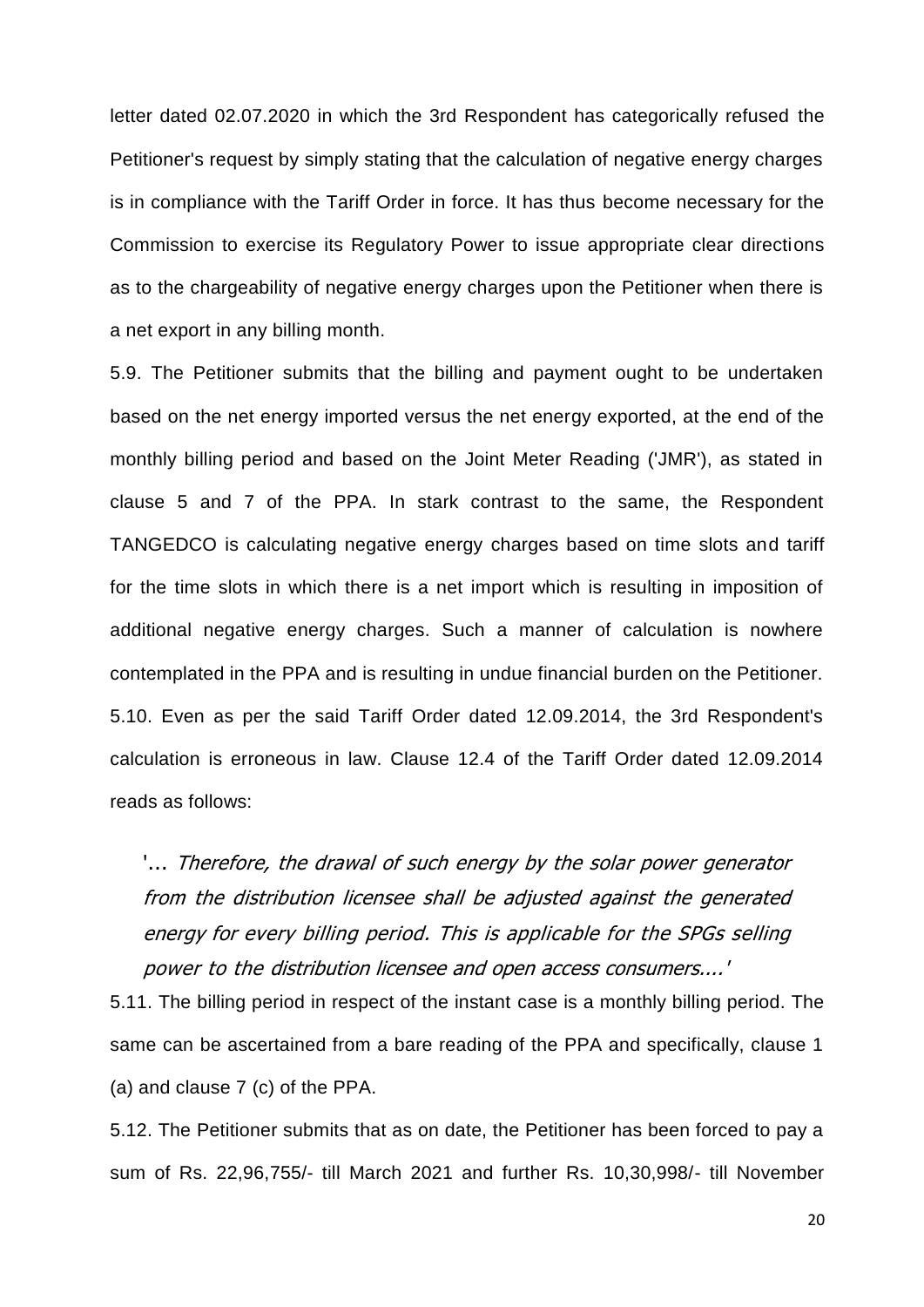2021 as excess negative energy charges. A detailed statement tabulating the dues payable to the Petitioner for the export of power and the negative energy charges levied by the 3d1 Respondent is given below:-

Amount refundable by Respondents to the petitioner against Negative Energy Charges deducted during the billing period of October, 2019 to November, 2021 from the energy export charges as below:

| SI<br><b>No</b> | Month of<br><b>Negative Energy</b><br>Charges | Supplementary<br><b>Invoice No</b> | Invoice<br>Date | <b>Negative Energy</b><br><b>Charges Claimed vide</b><br>Supplementary Invoice<br>(Rs.) |
|-----------------|-----------------------------------------------|------------------------------------|-----------------|-----------------------------------------------------------------------------------------|
| 1               | October, 2019                                 | <b>NEPL/08/MAR2020/S</b>           | 31-03-2020      | 1,44,577                                                                                |
| $\overline{2}$  | November,<br>2019                             | NEPL/09/MAR2020/S                  | 31-03-2020      | 1,00,168                                                                                |
| 3               | December,<br>2019                             | <b>NEPL/10/MAR2020/S</b>           | 31-03-2020      | 1,07,542                                                                                |
| 4               | January, 2020                                 | NEPL/11/MAR2020/S                  | 31-03-2020      | 96,744                                                                                  |
| 5               | February, 2020                                | NEPL/12/MAR2020/S                  | 31-03-2020      | 71,896                                                                                  |
| 6               | March, 2020                                   | <b>NEPL/13/MAR2020/S</b>           | 31-03-2020      | 96,100                                                                                  |
| 7               | April, 2020                                   | NEPL/02/APR20/S                    | 02-05-2020      | 1,37,637                                                                                |
| 8               | May, 2020                                     | NEPL/04/MAY20/S                    | 01-06-2020      | 1,46,257                                                                                |
| 9               | June, 2020                                    | NEPL/06/MAY20/S                    | 03-07-2020      | 97,816                                                                                  |
| 10              | July, 2020                                    | NEPL/08/3ULY20/S                   | 03-08-2020      | 1,06,456                                                                                |
| 11              | <b>August, 2020</b>                           | NEPL/10/AUG20/S                    | 03-09-2020      | 1,12,410                                                                                |
| 12              | September,<br>2020                            | NEPL/12/SEP20/S                    | 05-10-2020      | 1,15,541                                                                                |
| 13              | October, 2020                                 | NEPL/14/OCT20/S                    | 04-11-2020      | 1,63,590                                                                                |
| 14              | November,<br>2020                             | NEPL/16/NOV20/S                    | 04-12-2020      | 1,30,039                                                                                |
| 15              | December,<br>2020                             | NEPL/18/DEC20/S                    | 04-01-2021      | 73,440                                                                                  |
| 16              | January, 2021                                 | NEPL/20/JAN2021/S                  | 03-02-2021      | 1,99,764                                                                                |
| 17              | February, 2021                                | NEPL/22/FEB2021/S 03-03-2021       |                 | 1.18.164                                                                                |
| 18              | March, 2021                                   | NEPL/01/APR2122/S 03-04-2021       |                 | 1,28,818                                                                                |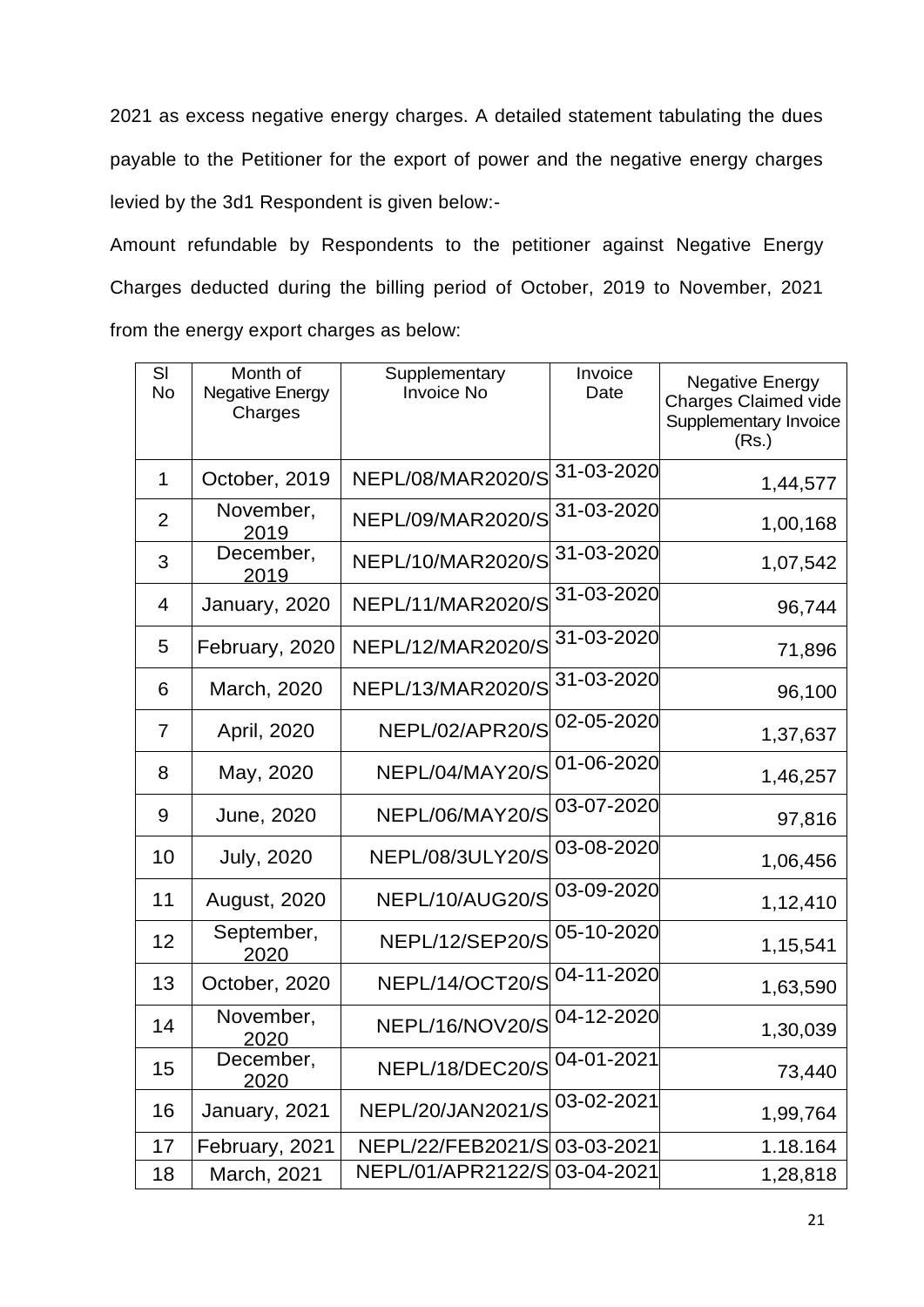| 19 | April, 2021         | NEPL/22/FEB2021/S 04-05-2021 |            | 1,49,296 |
|----|---------------------|------------------------------|------------|----------|
| 20 | May, 2021           | NEPL/04/MAY2122/S            | 04-06-2021 | 1,43,833 |
| 21 | June, 2021          | <b>NEPL/06/JUNE2122/S</b>    | 05-07-2021 | 1,12,694 |
| 22 | <b>July, 2021</b>   | NEPL/08/JULY2122/S           | 05-08-2021 | 1,22,674 |
| 23 | <b>August, 2021</b> | NEPL/10/AUG2122/S            | 04-09-2021 | 1,18,933 |
| 24 | September,<br>2021  | NEPL/12/SEP2122/S 05-10-2021 |            | 1,57,342 |
| 25 | October, 2021       | NEPL/14/0CT2122/S            | 06-11-2021 | 1,91,522 |
| 26 | November,<br>2021   | NEPL/16/N0V2122/S 03-12-2021 |            | 1,84,000 |
|    |                     | 33,27,753                    |            |          |

5.13. The Petitioner's tariff is discovered through a transparent process of competitive bidding under Section 63 of the Act. As per the scheme of the Act and under section 63 of the Act if the tariff is a result of competitive bidding process, then, notwithstanding anything contained in Section 62 of the Act, the Regulatory Commission adopts the tariff as determined through transparent process of bidding. The conditions and tariff as per PPA are effective and binding as it is also approved by the TNERC / Commission and any deviation therefrom is untenable, impermissible, and ultra vires the Act. The terms of the contract between the parties are clearly governed by the Contract that is entered into. By virtue of the language of S.63.

5.14. During the process of competitive bidding pursuant to the guidelines under Tender Specification No: CE/NCES/OT No.1/2017-18 issued by the Respondent and the billing methodology adopted under the PPA executed between 1<sup>st</sup> Respondent and the Petitioner on 26.09.2017, the Petitioner, for development of 100 MW solar project, has considered project financials on the basis of billing methodology as defined under the PPA. It is stated that the tariff under the PPA, at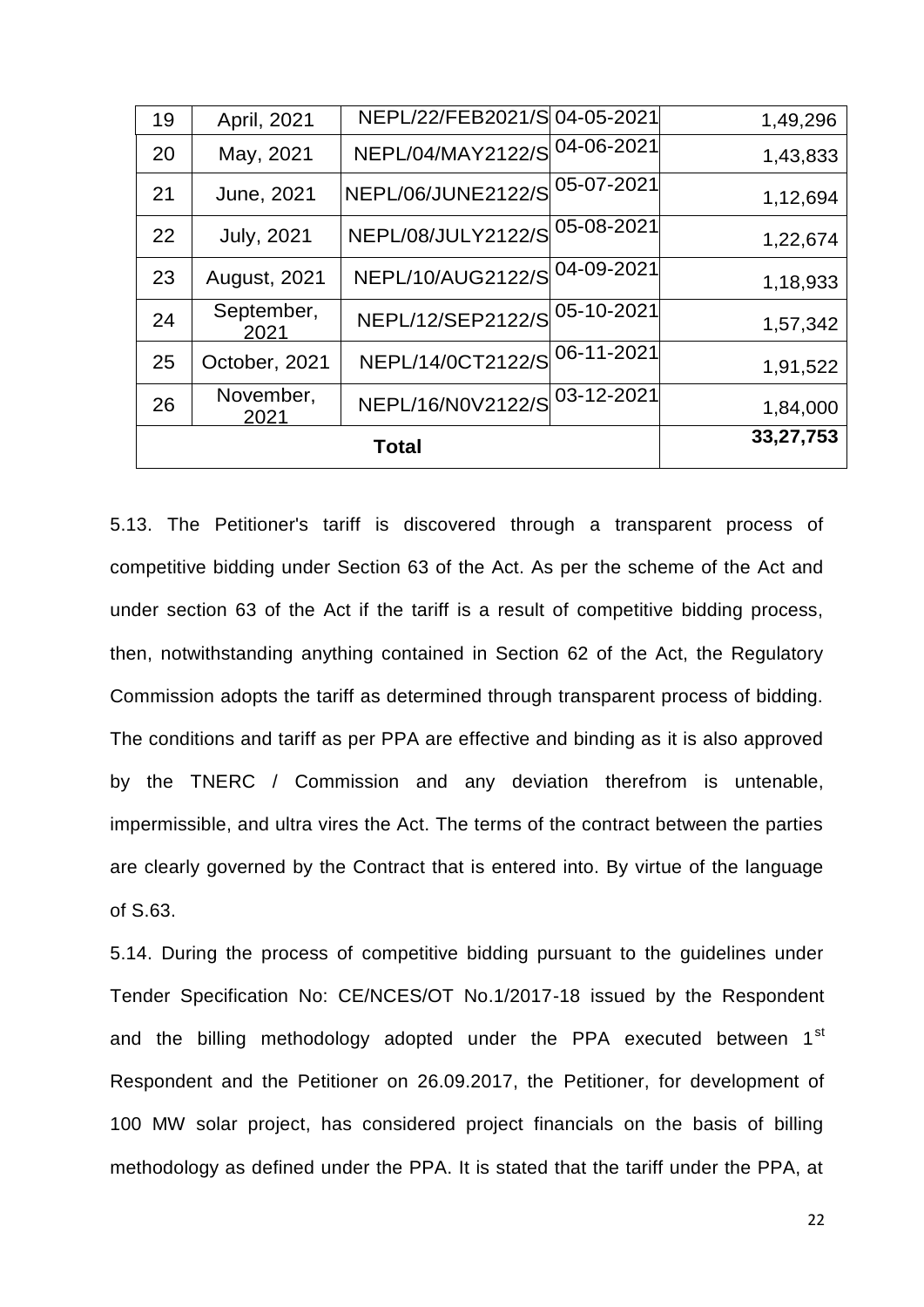which the petitioner shall export energy to the Respondent is fixed for 25 years. At the time of bidding relying on the terms of the draft PPA, the petitioner had agreed for the fixed tariff and as such any deviation from the terms of the PPA shall gravely prejudice the petitioner. Thus, the calculation of negative energy charges on time slot basis instead of monthly basis shall have significant impact on the commercial viability of the Petitioner's project.

5.15. In this regard it is pertinent to state that the Hon'ble Supreme Court in Energy Watchdog v. CERC, (2017) 14 SCC 80 at page 105 while interpreting the provisions of S.63 held as follows

> *19. "The construction of Section 63, when read with the other provisions of this Act, is what comes up for decision in the present appeals. It may be noticed that Section 63 begins with a non obstante clause, but it is a non obstante clause covering only Section 62. Secondly, unlike Section 62 read with Sections 61 and 64, the appropriate Commission does not "determine" tariff but only "adopts" tariff already determined under Section 63. Thirdly, such "adoption" is only if such tariff has been determined through a transparent process of bidding, and, fourthly, this transparent process of bidding must be in accordance with the guidelines issued by the Central Government. What has been argued before us is that Section 63 is a standalone provision and has to be construed on its own terms, and that, therefore, in the case of transparent bidding nothing can be looked at except the bid itself which must accord with guidelines issued by the Central Government. One thing is immediately clear, that the appropriate Commission does not act as a mere post office under Section 63. It must adopt the tariff which has been determined through a transparent process of bidding, but this can only be done in accordance with the guidelines issued by the Central Government. Guidelines have been issued under this section on 19-1-2005, which guidelines have been amended from time to time. Clause 4, in particular, deals with tariff and the appropriate Commission certainly has*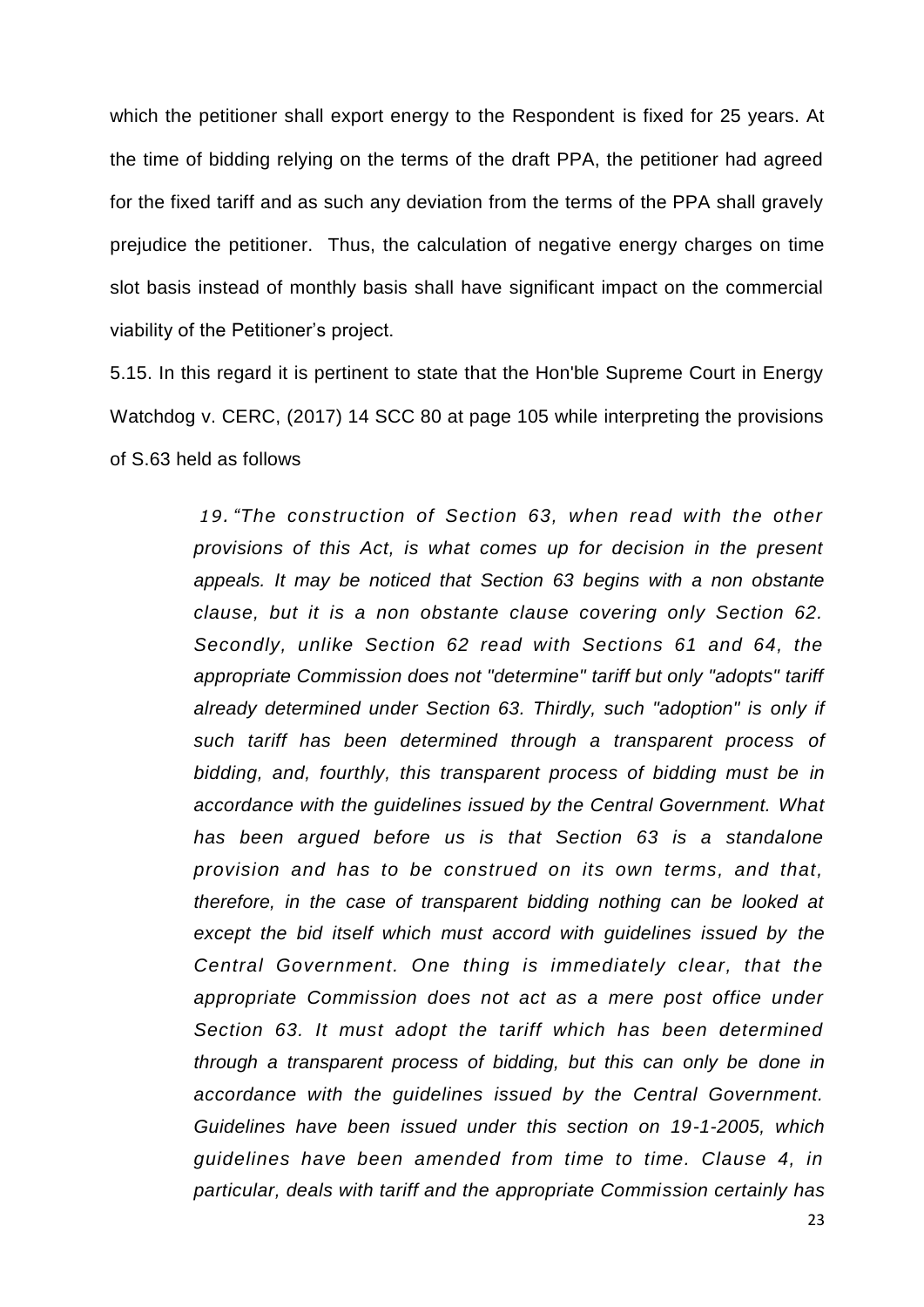*the jurisdiction to look into whether the tariff determined through the process of bidding accords with Clause 4.*

*20. It is important to note that the regulatory powers of the Central Commission, so far as tariff is concerned, are specifically mentioned in Section 79(1). This regulatory power is a general one, and it is very difficult to state that when the Commission adopts tariff under Section 63, it functions dehors its general regulatory power under Section 79(1)(b). For one thing, such regulation takes place under the Central Government's guidelines. For another, in a situation where there are no guidelines or in a situation which is not covered by the guidelines, can it be said that the Commission's power to "regulate" tariff is completely done away with? According to us, this is not a correct way of reading the aforesaid statutory provisions. The first rule of statutory interpretation is that the statute must be read as a whole. As a concomitant of that rule, it is also clear that all the discordant notes struck by the various sections must be harmonized. Considering the fact that the non obstante clause advisedly restricts itself to Section 62, we see no good reason to put Section 79 out of the way altogether. The reason why Section 62 alone has been put out of the way is that determination of tariff can take place in one of two ways - either under Section 62, where the Commission itself determines the tariff in accordance with the provisions of the Act (after laying down the terms and conditions for determination of tariff mentioned in Section 61) or under Section 63 where the Commission adopts tariff that is already determined by a transparent process of bidding. In either case, the general regulatory power of the Commission under Section 79(1)(b) is the source of the power to regulate, which includes the power to determine or adopt tariff. In fact, Sections 62 and 63 deal with "determination" of tariff, which is part of "regulating" tariff. Whereas "determining" tariff for inter-State transmission of electricity is dealt with by Section 79(1)(d), Section 79(1)(b) is a wider source of power to "regulate" tariff. It is clear that in a situation where the guidelines issued by the Central Government under Section 63 cover the situation, the Central Commission is bound by those guidelines and must exercise its regulatory functions, albeit under*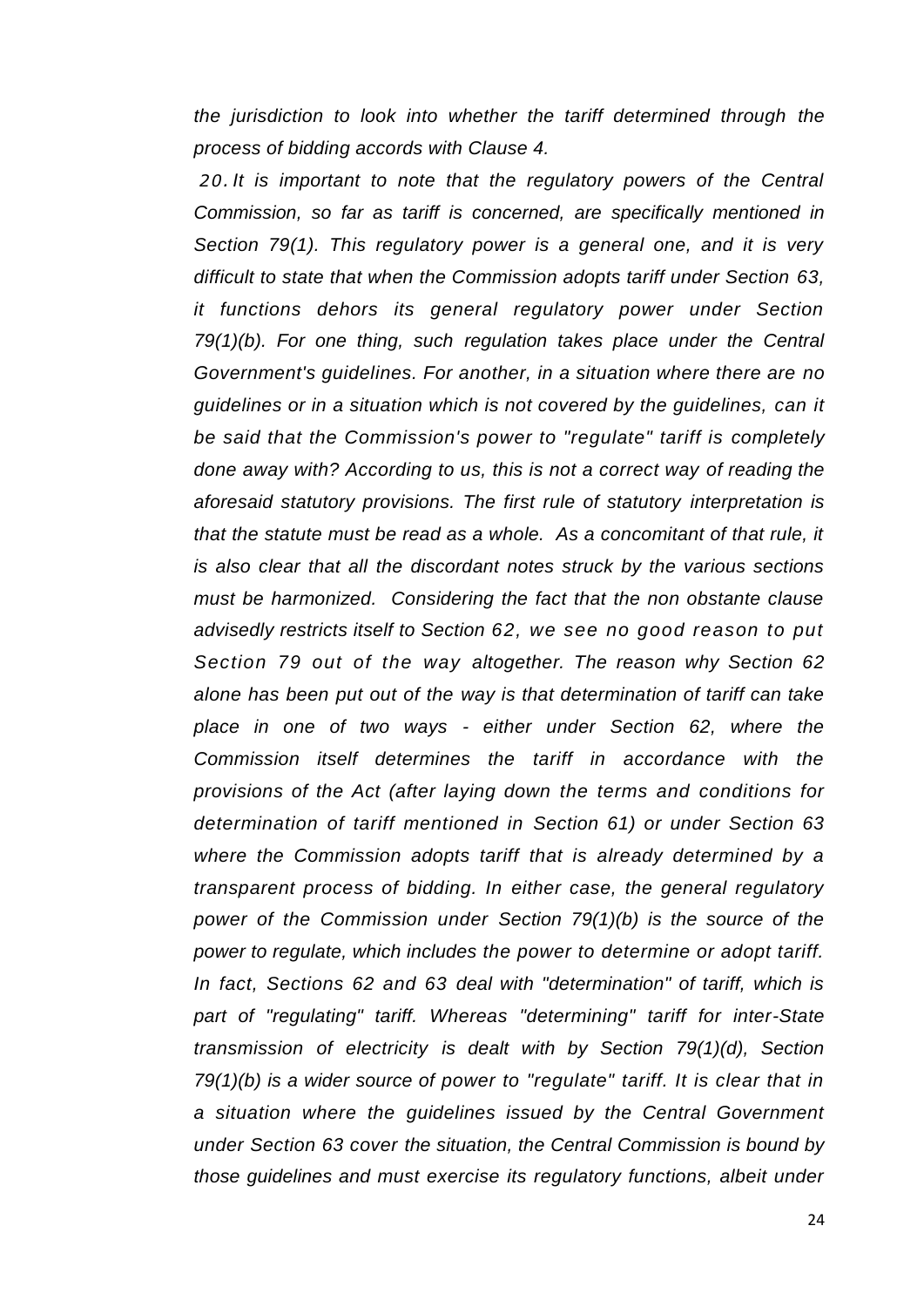*Section 79(1)(b), only in accordance with those guidelines. As has been stated above, it is only in a situation where there are no guidelines framed at all or where the guidelines do not deal with a given situation that the Commission's general regulatory powers under Section 79(1)(b) can then be used."*

It is thus clear that the interplay between S.63 which involves adoption of tariff and S.62 which is the general tariff fixation power places S.63 on a higher pedestal due to the non-obstante clause and the terms of the contract under a 5.63 Competitive Bid are sacrosanct and even the powers under S.62 are only subject to such adopted Tariff and terms of the agreement. Thus, when even the State Regulatory Commission's powers are circumscribed by S.63, it is wholly incomprehensible that a licensee would be able to act in violation of the express terms as is being sought to be done by the Respondents.

5.16. The Petitioner now seeks to provide a paragraph wise response to the contents of the counter affidavit in seriatim, as follows:

5.17. The 3 rd Respondent states that the negative charges was collected as per the particular slot time as start up power purchase and relies on this Commission's Solar Tariff Order No. 9 of 2020 dated 16.10.2020. The relevant clause as extracted in the counter affidavit at para 8 is as follows:

*"5.4.1 Charges for the start-up power supplied by the distribution licensee 5.4.1.1 The question of start up power does not arise for Solar PV generators. Any Power drawn during the non generating period of solar power i.e beyond 7.00 AM to 6.00 PM shall be charged at HT industrial tariff. Power drawn during the solar generating period of 7.00 AM to 6.00 PM in excess of generation shall also be charged at HT industrial tariff".*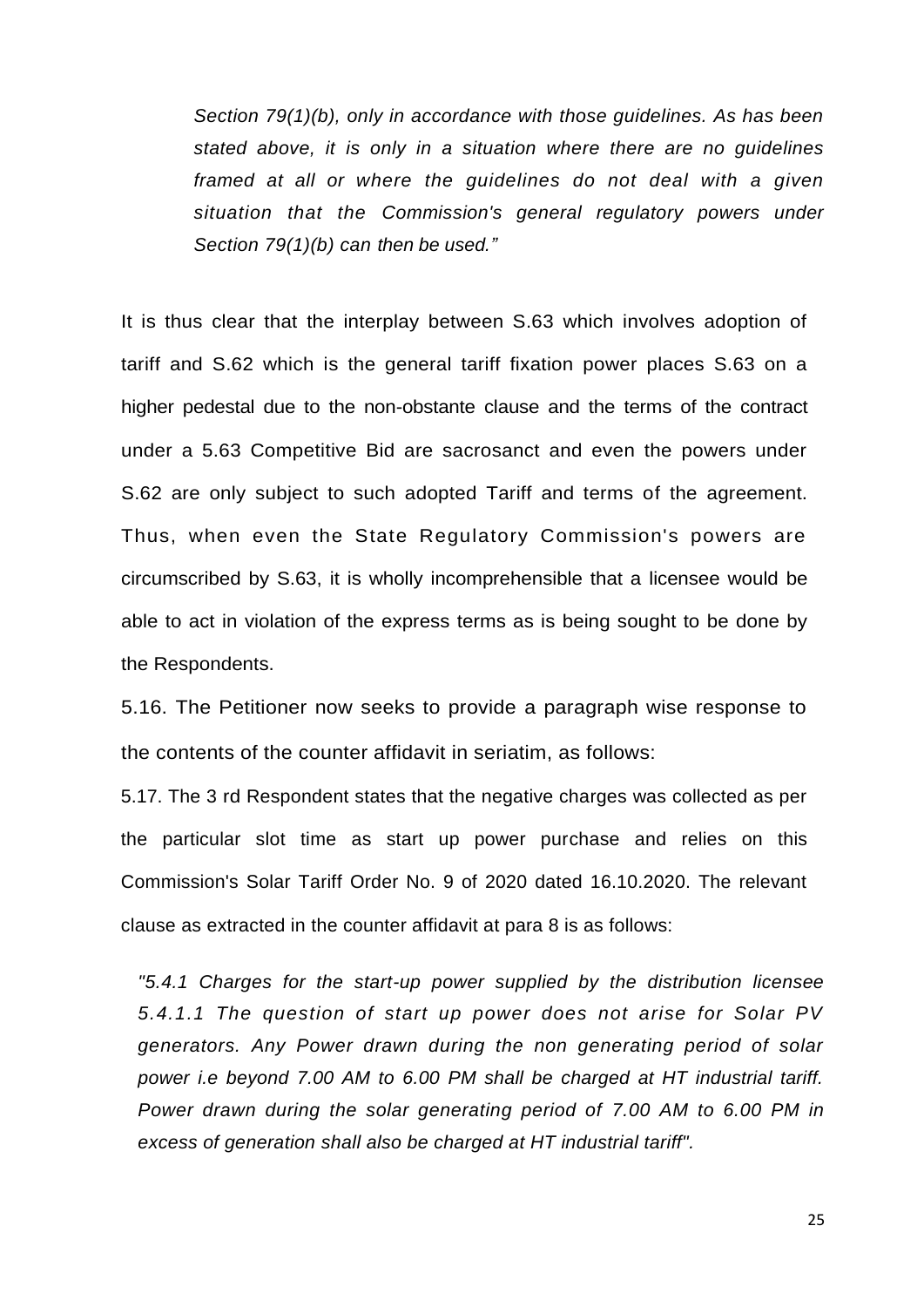While the above Tariff Order fixes the charges for start-up power, the same has to be read with the terms of the PPA between the parties which are in accordance with the Central Government Guidelines. In this regard, it is relevant to state herein as per joint reading of Clause 1(a), 5(c) and 7 (c) of the PPA (extracted hereinabove), energy consumed during a billing period (i.e., calendar month) should be completely set off against the energy injected into Grid from our 100 MW Solar Project. TANGEDCO should charge for energy consumption as per the TNERC tariff order, only when the energy consumed during a billing period exceeds the total energy injected during that Billing period. Pertinently, there is no mention of any slot wise adjustment of imported and exported energy in the PPA executed.

The interpretation of the provisions of PPA by the 3rd Respondent that the energy imports should be adjusted on time slot basis as per the Tariff Order in force is contrary to the provisions of the PPA, more specifically clauses 1(a), 5(c) and 7(c). The Petitioner submits that the Tariff Order fixes the rates to be charged and such rate will apply only in case where the total imports during a billing period is more than total exports during that billing period, i.e., over the course of a month. If the interpretation as sought to be given by the Licensee is taken, it would lead to the terms of the PPA being rendered a nullity which is impermissible as a S.63 PPA is sacrosanct. The terms of the PPA cannot be diluted through incorrect application of the Tariff Orders contrary to the terms of the binding PPA.

5.18. The Petitioner has misunderstood the method of adjustment of energy, when in fact it is the Respondent who has misinterpreted the terms of the PPA. It is also categorically denied that the Petitioner has availed more power during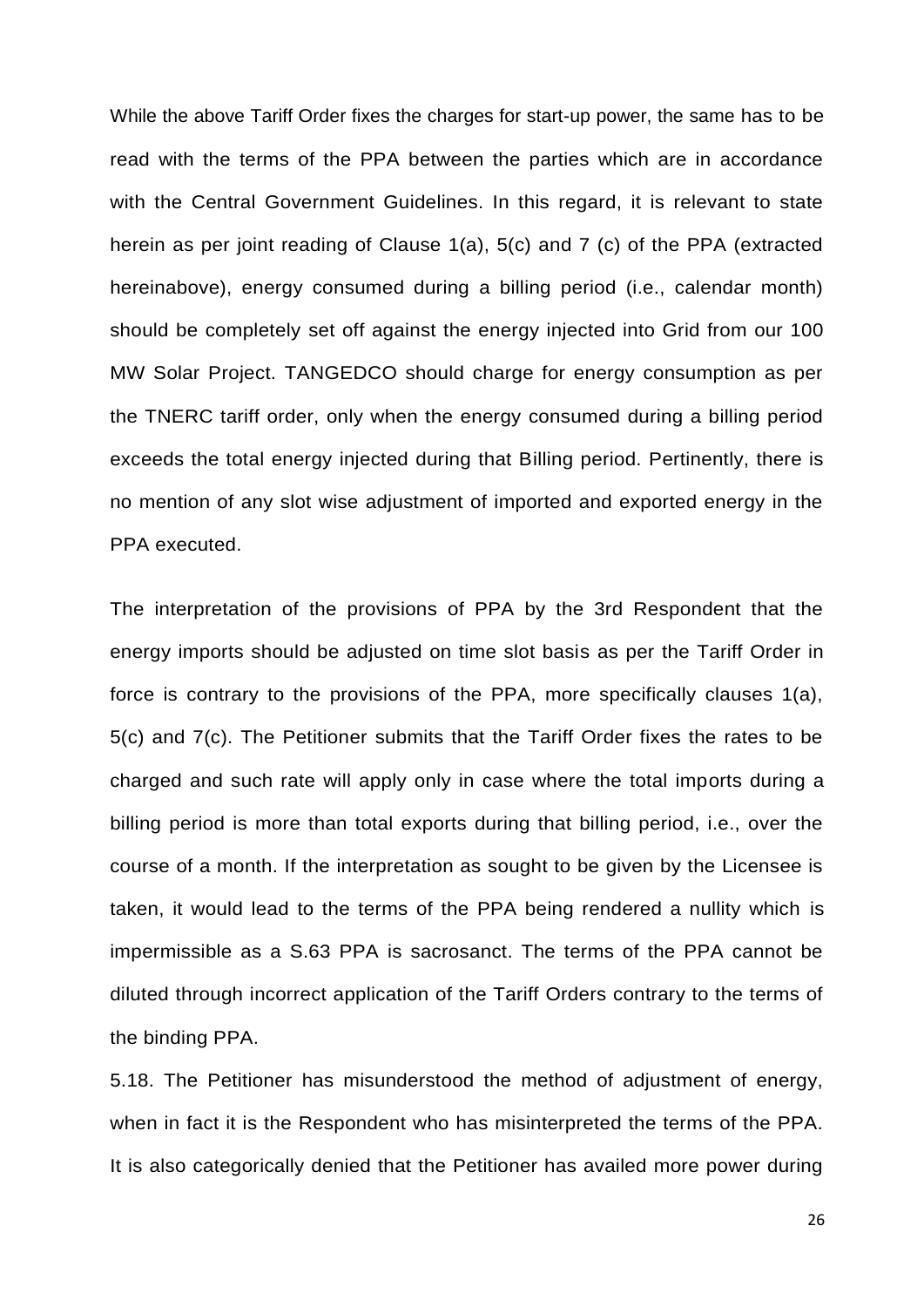the time schedule for the period October 2019 to April, 2021 and hence, this Petitioner liable to the negative energy charges as per TNERC's Tariff Order.

5.19. The Respondents are miscalculating the negative energy charges to suit their stand and the same is contrary to express provisions of the PPA. it is further submitted that being a party to the PPA and the same being approved by this Commission, the Respondents are bound by it.

5.20. The petitioner has misinterpreted the terms of the PPA and further denied that the petitioner is inventing a new procedure, when the Petitioner is simply following the clauses and manner of charging as set out in the PPA which continue to be in force and binding. It is impermissible to state that the Tariff Order would in any manner affect the statutorily protected rights under a S.63 PPA and further illogical to state that the negative energy charges for the period prior to the tariff order has to be calculated as per the tariff order. The interpretation of the Respondent is impermissible in law.

5.21. The Respondents have consciously not responded on the issue of opening of Letter of Credit in favour of the petitioner and it is prayed that this Commission may pass directions to forthwith have it operationalised.

#### **6. Findings of the Commission**:-

6.1. The petitioner has filed this petition seeking direction to set out the methodology and manner of billing and accounting for energy drawn (import) by its plant and sought to declare that the energy consumed is to be adjusted with the energy exported during the respective billing month as provided under Power Purchase Agreement, and further prayed for refund of the charges deducted by the Respondent for the energy imported during the period from October 2019 to April 2021 aggregating to Rs.22,96,755. The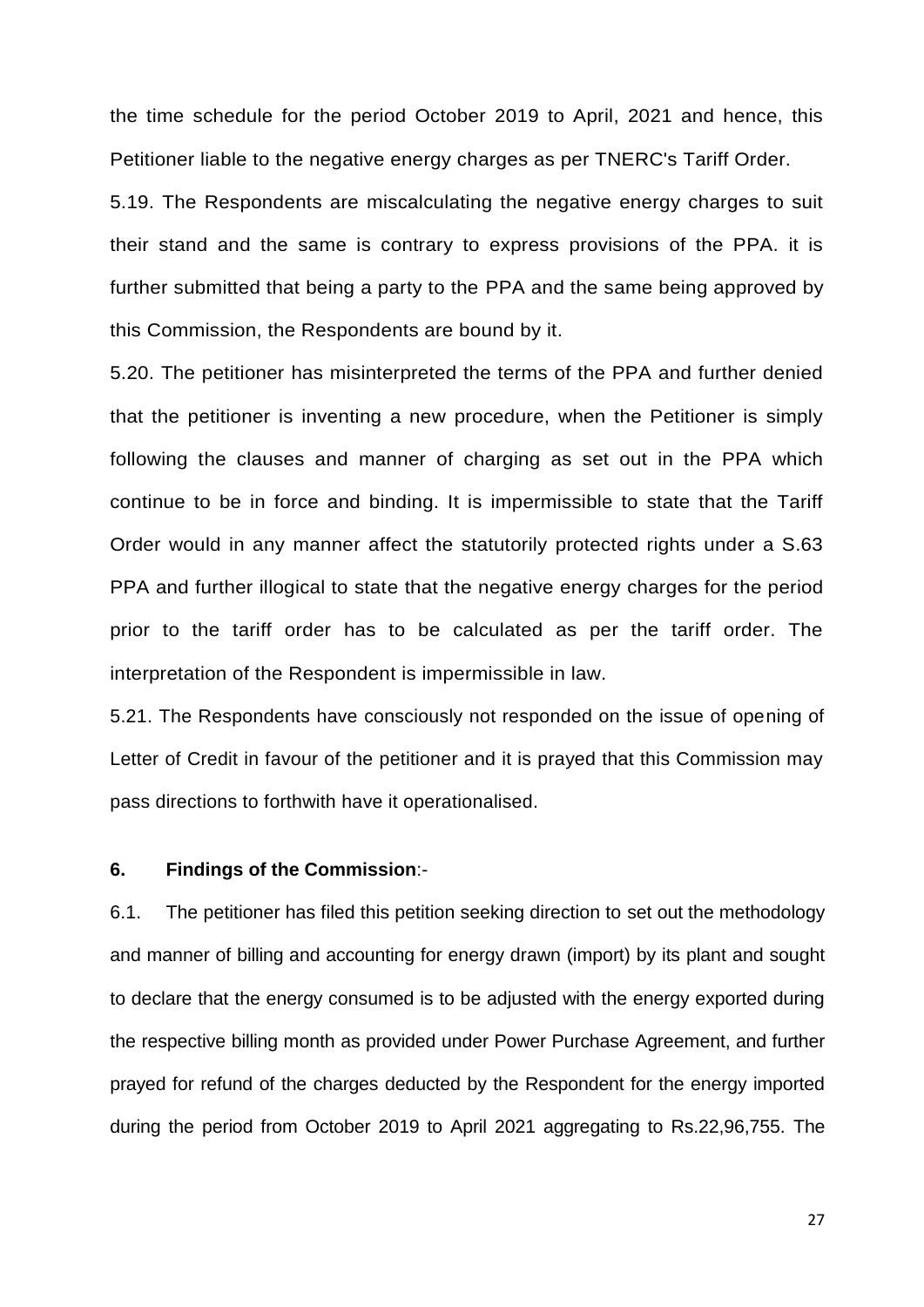petitioner has also prayed for direction to issue Letter of Credit in terms of Clause 7 of the PPA by the Respondent.

6.2. The petitioner was a successful bidder under Tender No.1 / 2017-18 and awarded LoI for setting up of 100 MW Solar power project in Tuticorin. The petitioner executed the Power Purchase Agreement with the Respondent on 26-09-2017 for supply of power at Rs.3.47 per unit for the period of 25 years from the Commercial Operation Date i.e., from 24-09-2019.

6.3. As stipulated under the PPA, all charges such as Net Metering charges, Reactive Power Charges, meter Reading Charges, etc., is paid by the petitioner by way of adjustment against the amount receivable from the TANGEDCO against the export of power from the 100 MW Solar plant.

6.4. The petitioner has stated that according to Clause 1(a) and 5(c) of the PPA, the energy consumed/drawn by the generator during a Billing period i.e., a calendar month, shall be completely adjusted / set off against the energy injected into the Grid by the Petitioner's 100 MW Solar Power Plant and the generator can be charged by TANGEDCO for its energy consumption as per Commission's Tariff Order in force, only when the energy consumed by the Petitioner during a Billing period exceeds the total energy injected into the grid by the generator during that particular Billing period.

6.5. The petitioner was charged with the so called ‗Negative energy charges' for the import energy since October 2019 to till date, without adjusting the same against the energy exported by the Petitioner on monthly basis. The negative energy charge has been calculated on time slot basis instead of monthly basis. The petitioner is contemplating that this methodology is against the provisions of the Power Purchase Agreement. The petitioner has also stated that the energy consumed by the petitioner, in any given month / billing period, is much lesser than the energy exported, and as such the question of excess energy consumed in a billing period does not arise; and the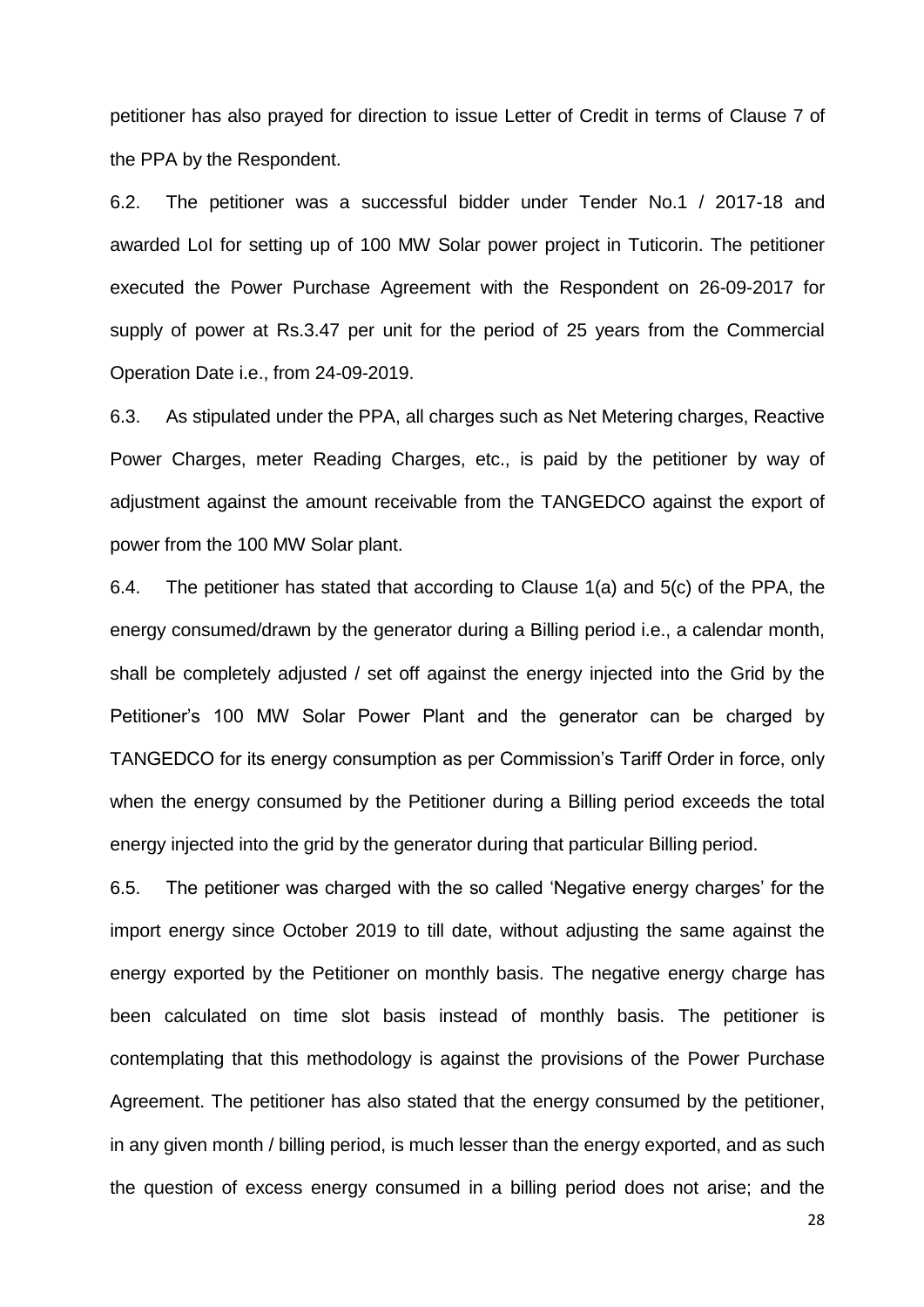calculation of negative energy charge on time slot basis by the Respondents is erroneous and eligible for refund of such charges deducted by the Respondents.

6.6. Though such imported power was billed by the SE/Tuticorin at the Tariff rate and deducted from the Generation bills of the petitioner, the petitioner was raising supplementary invoices against every deduction from the monthly bills raised for generation. The petitioner made many representations against these deductions vide its letter dated 31.03.2020, 22.04.2020, 02.05.2020, 02.07.2020, 31.08.2020, 03.09.2020, 05.10.2020, 04.11.2020, 04.12.2020, 04.01.2021, 03.02.2021, 03.03.2021, 05.04.2021 and 04.05.2021. But in this connection, the Respondent has replied in its letter dated 02.07.2020 that the drawal of power is in excess over the exported power in a billing month such excess drawal is billed as per the Commission's Tariff Order in force.

6.7. In support of the terms of the PPA under 5(c) & 7(c) the petitioner has raised the supplementary invoices towards Energy charges deducted for import of energy, thus the total amount of Rs.22,96,755 is claimed by the petitioner as refundable from the Respondent.

6.8. The Respondent has pointed out that the negative charges have been collected by the Licensee only when the petitioner has drawn more power than their generation during the particular slot time. As such the negative charges was deducted by this respondents in terms of tariff from the invoice raised for the power purchased from this petitioner during the said period from October 2019 to April 2021, and further stated that the liability to pay the negative energy charges arises for the excess energy drawn from TANGEDCO during the particular slot time under the provisions of TNERC's Solar Tariff Order No.9 of 2020 dated 16.10.2020.

6.9. Further, the Respondent has stated that the petitioner misunderstood the adjustments of energy from one slot to another slot. This method of adjustments as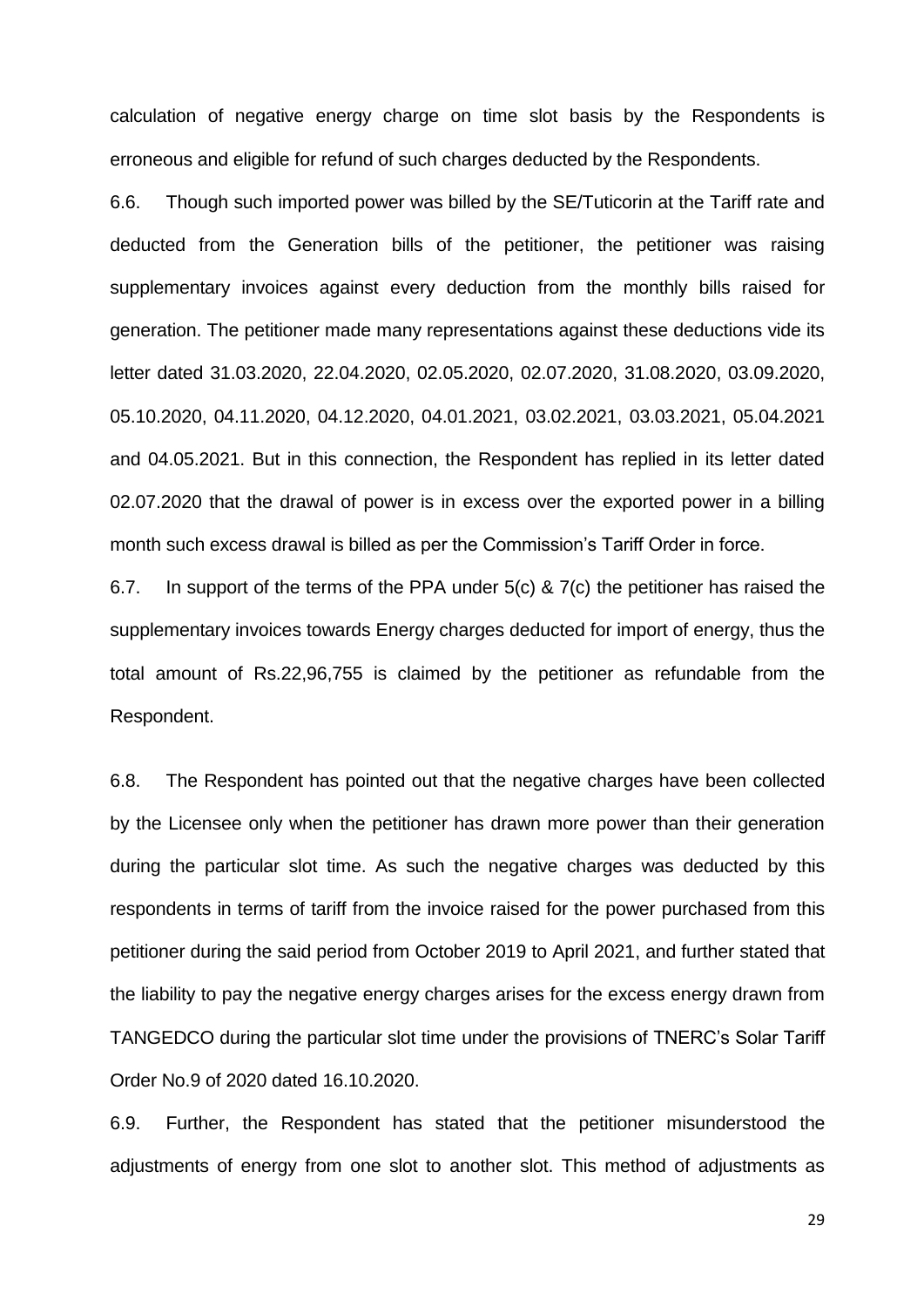contemplated by the petitioner is only when the generated energy is used for Captive / Sale to  $3<sup>rd</sup>$  party. Moreover, the excess energy arose only when the petitioner uses more power for starting up their power plant than their generation during the particular time. The Net export of generated units is calculated after deduction of import units in the particular slot (Viz., C1, C2, C3, C4, C5). If the import is more than export, negative energy charges will arise. As the petitioner has availed more power during the time schedule for the period from October 2019 to April 2021, the petitioner is liable to pay the negative energy charges as stipulated under Commission's Tariff Order. But the petitioner misunderstood the method to calculate the net generation of their Solar power by simply deducting total import from the total export energy which is contended to be against the Solar Tariff Order by the Respondent.

6.10. From the submissions of the both the parties, we have the following observations.

6.10.1.The Power Purchase Agreement executed between the parties on 26.09.2017 consists of the following provision in respect of the tariff and Other charges payable.

- "5. Tariff and Other charges:
	- (a) Energy Charges:

The Solar Power Tariff of Rs.3.47 per Unit finalised through reverse bidding shall be applicable to the SPG for the agreement period of 25 years i.e., 25 years from the date of Commercial Operation of the Solar Power plant.

- (b) Reactive Power Charges: The reactive power charges shall be as specified in the Order on Open access issued by the Commission from time to time.
- (c) Start up Power Charges: The drawal of energy by the SPG from the Distribution licensee shall be adjusted against the exported energy for every billing period. In case, drawal of power is in excess over the exported power in a billing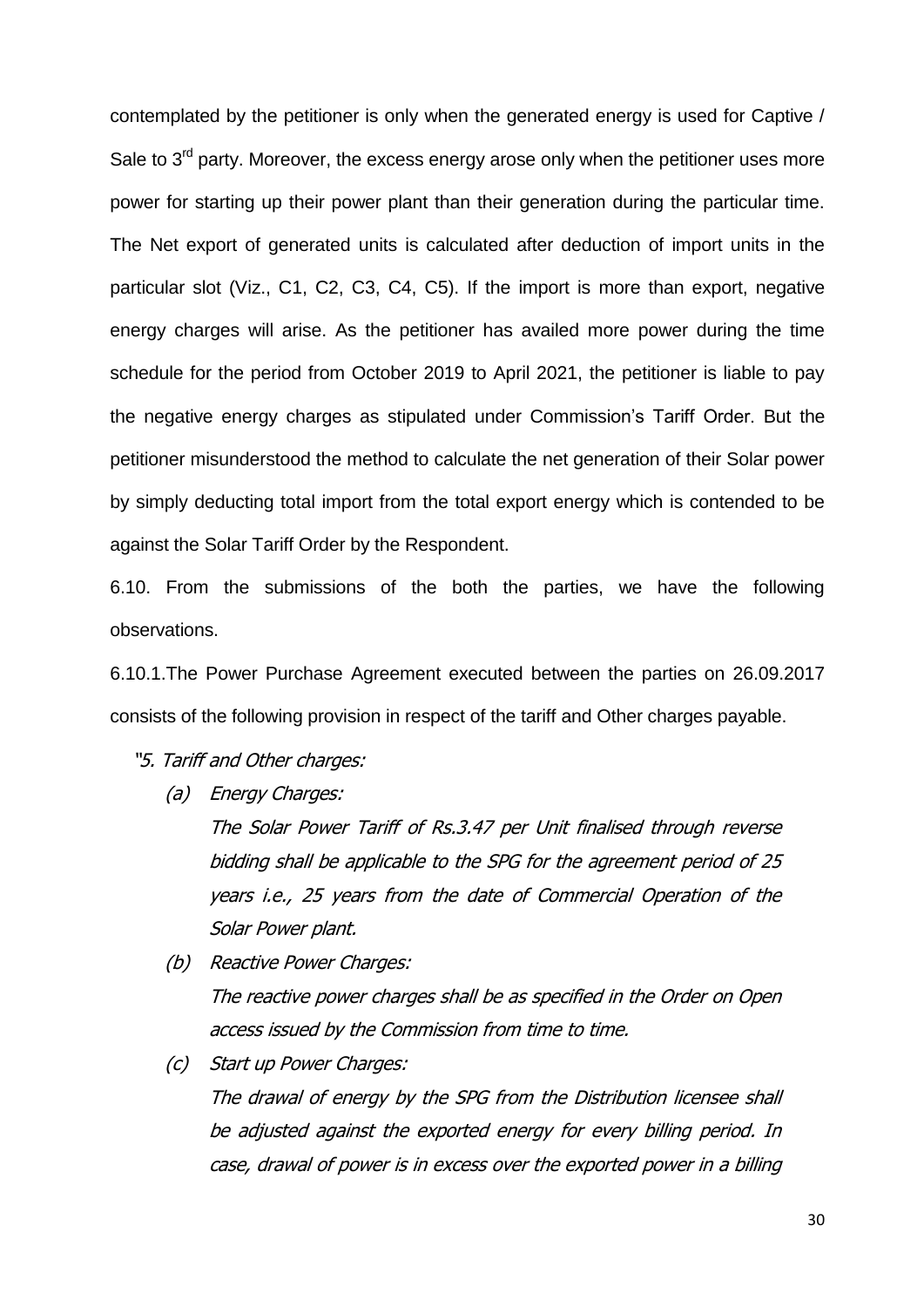month, such excess drawal shall be billed, as per Commission's Tariff Order in force."

The parties have executed the PPA in accordance with the provisions of the Solar Tariff Order in vogue on that date.

6.10.2. Though the caption is given as 'Start up Power Charges', it is a fact that actually imported power is not required for start up of generating machines, whereas in the case of solar plants import power is required for routine Maintenance of power station, Security and lighting purposes, etc.,

6.10.3. The petitioner states that as per the provisions of Clause  $7(c)$  of the PPA, the Distribution Licensee wherever necessary, shall raise a bill at the end of a billing period of one month for the power drawn by the SPG in excess over the exported power and the SPG shall make payment to the Distribution Licensee at HT Temporary supply tariff within the time stipulated to the HT consumers in the Commission's Supply code, 2004 as amended from time to time.

The billing and payment ought to be undertaken based on the net energy imported versus the net energy exported, at the end of the monthly billing period; and the calculation of negative consumption based on time slot is not in order. Further, the petitioner has stated that Petitioner's tariff is discovered through a transparent process of competitive bidding and hence under Section 63 of the Act, notwithstanding anything contained in Section 62 of the Act, the terms of the contract being the PPA are applicable, and billing methodology shall be on the basis as defined under the PPA.

6.10.4. At this juncture, the Commission would like to observe that selective reading of clauses of the PPA will not serve the meaning of the agreement. Clause 5(c) and 7(c) shall have to be read along with the Clause 10 of the PPA agreed to by the parties, which reads as below -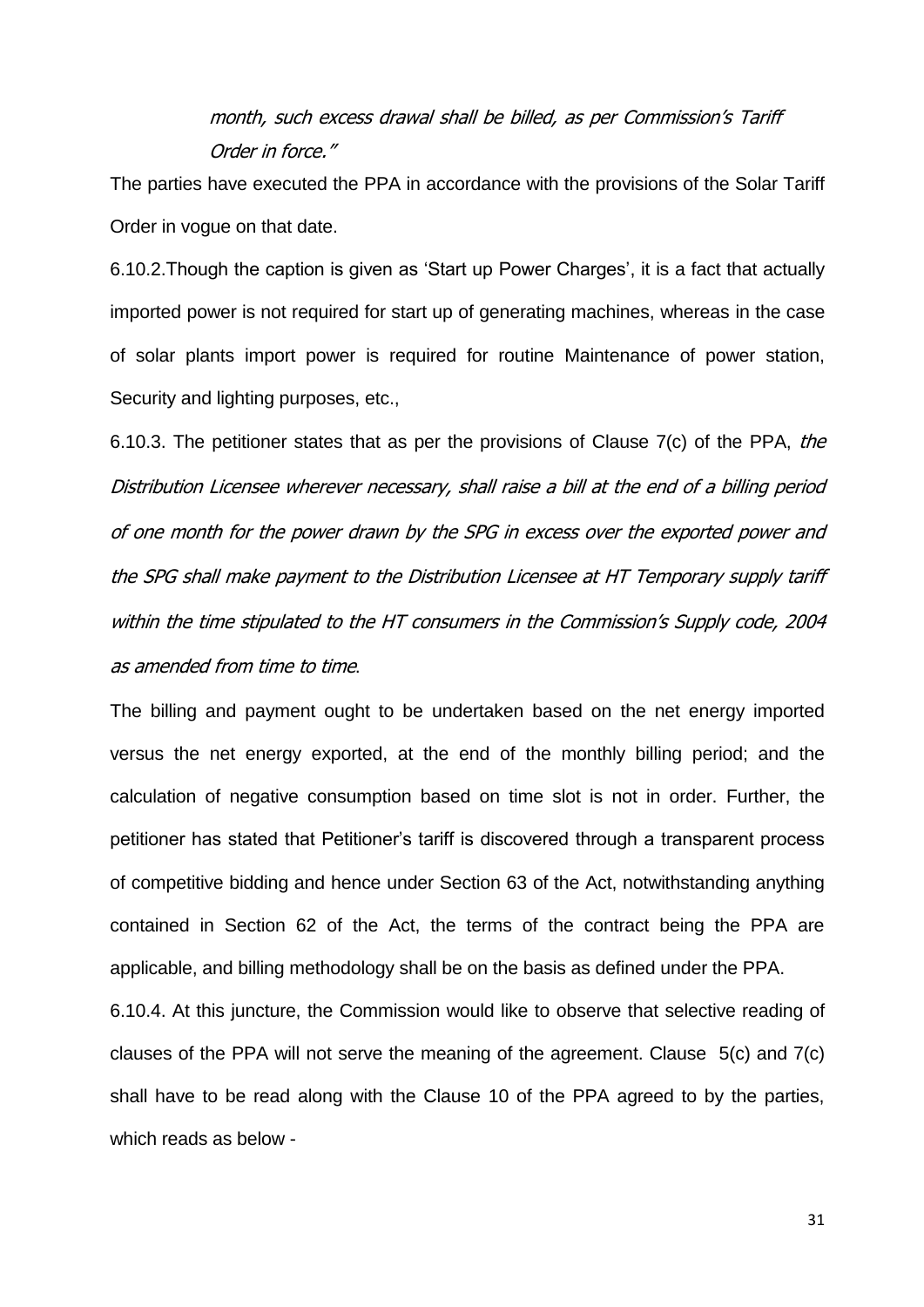### "**10. Applicability of the Electricity Laws:**

Both parties shall be bound by the provisions contained in the Electricity Act, 2003, (CA 36 of 2003) and the Regulations, Rules, Codes, Notifications, orders, etc., made there under, as amended from time to time."

According to the above clauses of the PPA, the parties are bound to adhere to the Commission's Orders issued from time to time.

6.10.5. As the petitioner's plant was commissioned on 24.09.2019, the provisions of the Commission's Solar Tariff Order No.5 of 2019 dated 29.03.2019 is applicable until the next Tariff Order issued by the Commission in Order No.9 of 2020 dated 16.10.2020. Under the provisions of Para 4.0 of the T.O.5 of 2019, the Open Access charges and other Terms and Conditions is applicable to all the SPGs irrespective of their date of Commissioning.

### "**4.0 Applicability of this order**

4.1 This Order shall come into force from 01.04.2019. The tariff fixed in this order shall be applicable to all solar power plants commissioned during the control period of the Order. The tariff is applicable for purchase of solar power by Distribution Licensee from Solar Power Generators (SPGs). The open access charges and other terms and conditions specified shall be applicable to all the SPGs, irrespective of their date of commissioning."

6.10.6. And the clause on "Charges for Start-up power supplied by the Distribution licensee" got modified as below with due consultation of stakeholders, which is applicable to all SPGs with effect from 16.10.2020 irrespective of its date of Commissioning.

**"5.4.1 Charges for the start-up power supplied by the distribution licensee** 5.4.1.1 The question of start up power does not arise for Solar PV generators. Any Power drawn during the non generating period of solar power i.e beyond 7.00 AM to 6.00 PM shall be charged at HT industrial tariff.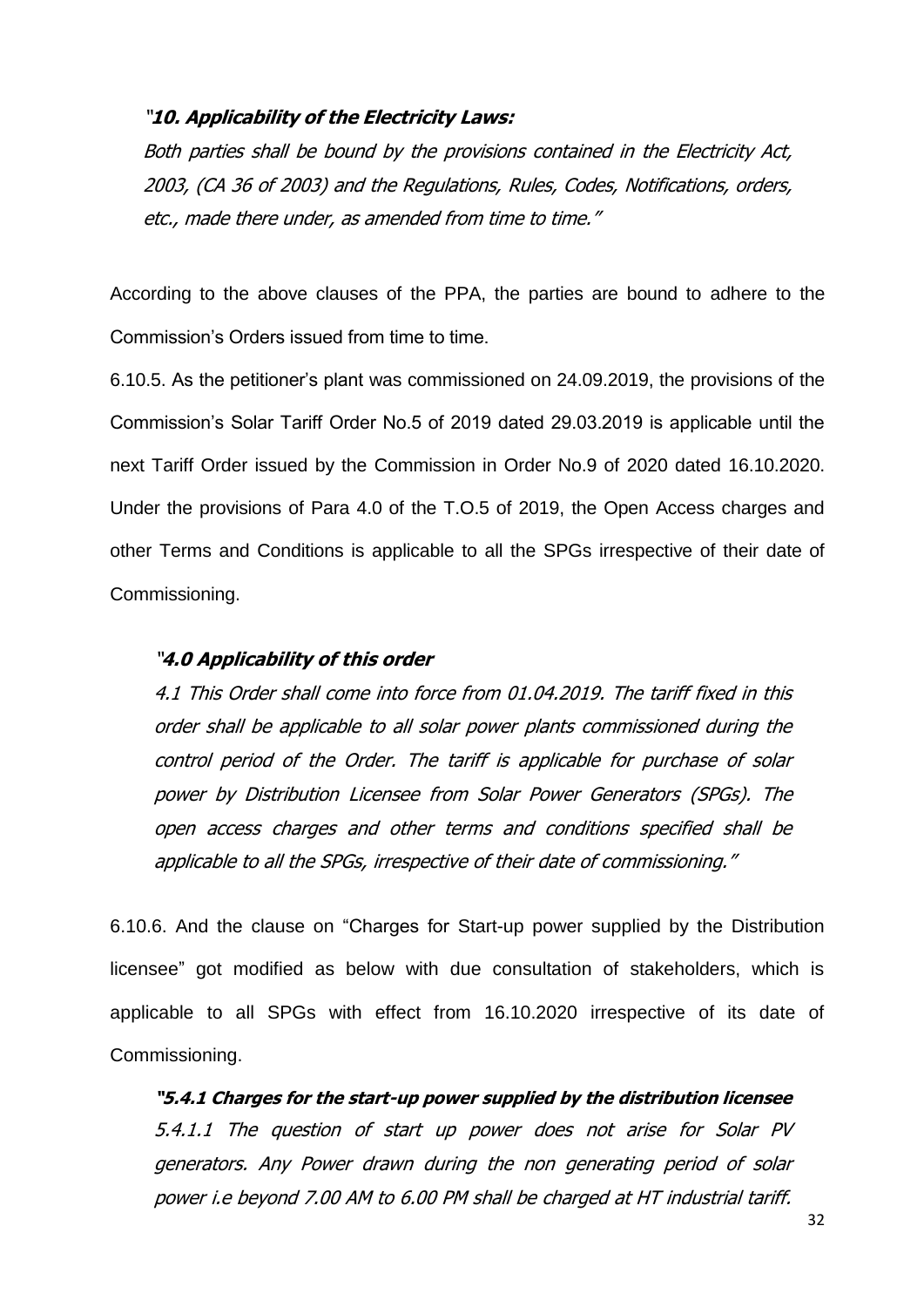Power drawn during the solar generating period of 7.00 AM to 6.00 PM in excess of generation shall also be charged at HT industrial tariff."

6.10.7. Further, in this connection, it would be pertinent to refer the order of the Commission in the case D.R.P.4 of 2014 dated 13.07.2021, in which the Commission has clearly stated about the applicability of Start up power charges in respect of Solar Power Generators under various Tariff Orders of the Commission.

"8.17. In light of the above findings, we admit the petition to the extent of the directions given below:

xxxx xxxx xxxx

(iv)In respect of start up power for the subsequent period, it is to be charged as mentioned hereunder –

| Order No. & Date                                                                 | Applicability                                                                                                                                                                                                                                                                                            |  |  |  |
|----------------------------------------------------------------------------------|----------------------------------------------------------------------------------------------------------------------------------------------------------------------------------------------------------------------------------------------------------------------------------------------------------|--|--|--|
| Comprehensive Tariff Order on Solar power -<br>Order no.4 of 2014, dt.12.9.2014  |                                                                                                                                                                                                                                                                                                          |  |  |  |
| Comprehensive Tariff Order on Solar power -<br>Order no.2 of 2016, dt.28.03.2016 | The drawal of energy by the Solar power                                                                                                                                                                                                                                                                  |  |  |  |
| Comprehensive Tariff Order on Solar power -<br>Order no.2 of 2017, dt.28.03.2017 | generator from the distribution licensee shall<br>be adjusted against the generated energy for                                                                                                                                                                                                           |  |  |  |
| Comprehensive Tariff Order on Solar power -<br>Order no.5 of 2018, dt.28.03.2018 | every billing period.                                                                                                                                                                                                                                                                                    |  |  |  |
| Comprehensive Tariff Order on Solar power -<br>Order no.5 of 2019, dt.29.03.2019 |                                                                                                                                                                                                                                                                                                          |  |  |  |
| Comprehensive Tariff Order on Solar power -<br>Order no.9 of 2020, dt.16.10.2020 | Any power drawn during the non generating<br>period of Solar power i.e., beyond 7.00 am to<br>6.00 pm shall be charged at HT Industrial<br>tariff. Power drawn during the solar<br>generating period of 7.00 am to 6.00 pm in<br>excess of generation shall also be charged at<br>HT Industrial tariff." |  |  |  |

The above findings is squarely applicable to all the SPGs and Start up charges is levied according to the above observations.

6.10.8. Therefore we are of the opinion that the petitioner shall not confine themself within the clause 5(c) of the PPA, but has to be read along with the clause 10 of the